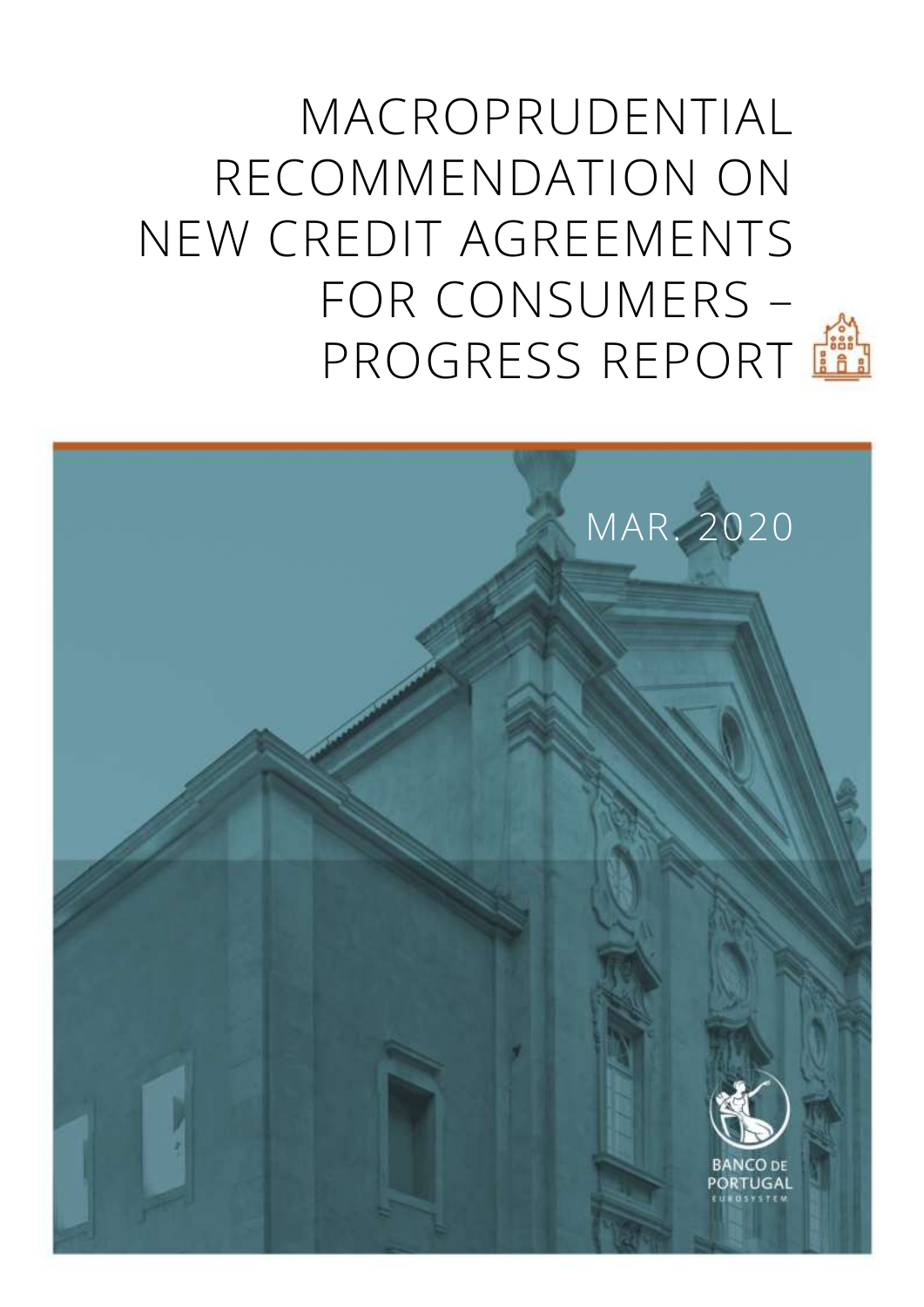Lisbon, 2020 • [www.bportugal.pt](file://bdp.pt/dfs/dcm/grupos/DCMPI/Ativo/Publicacoes/Relatorios/Novo%20layout%202018/Template/www.bportugal.pt)

Macroprudential Recommendation on new credit agreements for consumers – progress report **•** Banco de Portugal Rua Castilho, 24 | 1250-069 Lisbon **•** www.bportugal.pt **•** Edition Financial Stability Department **•** Design Communication and Museum Department | Design Unit **•** Translation International Relations Department | Translation Unit **•** ISSN 2184-5387 (*online*)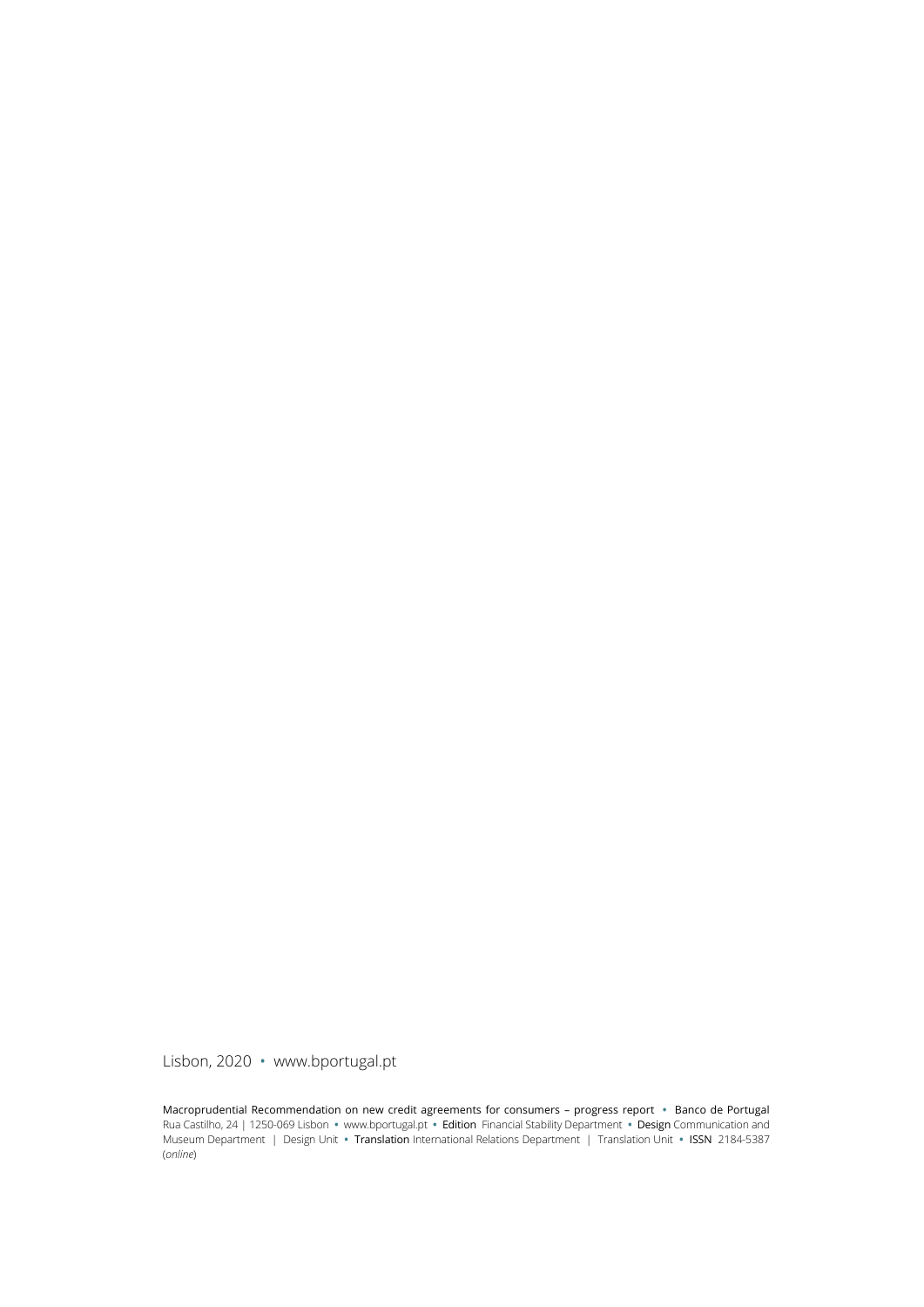## **Contents**

[Executive summary](#page-4-0) **| 3**

**1** [Macroprudential Recommendation within the legal framework of new credit](#page-6-0)  [agreements for consumers](#page-6-0) **| 5**

**2** [Background](#page-13-0) **| 12**

**3** [Assessment of the degree of implementation of the Recommendation](#page-20-0) **| 19**

**Box 1** • Characterisation of the distribution of personal credit by Portuguese households according to the Portuguese *[Household Finance and Consumption Survey](#page-30-0)* [in 2017](#page-30-0) **| 29**

**4** [Conclusion](#page-34-0) **| 33**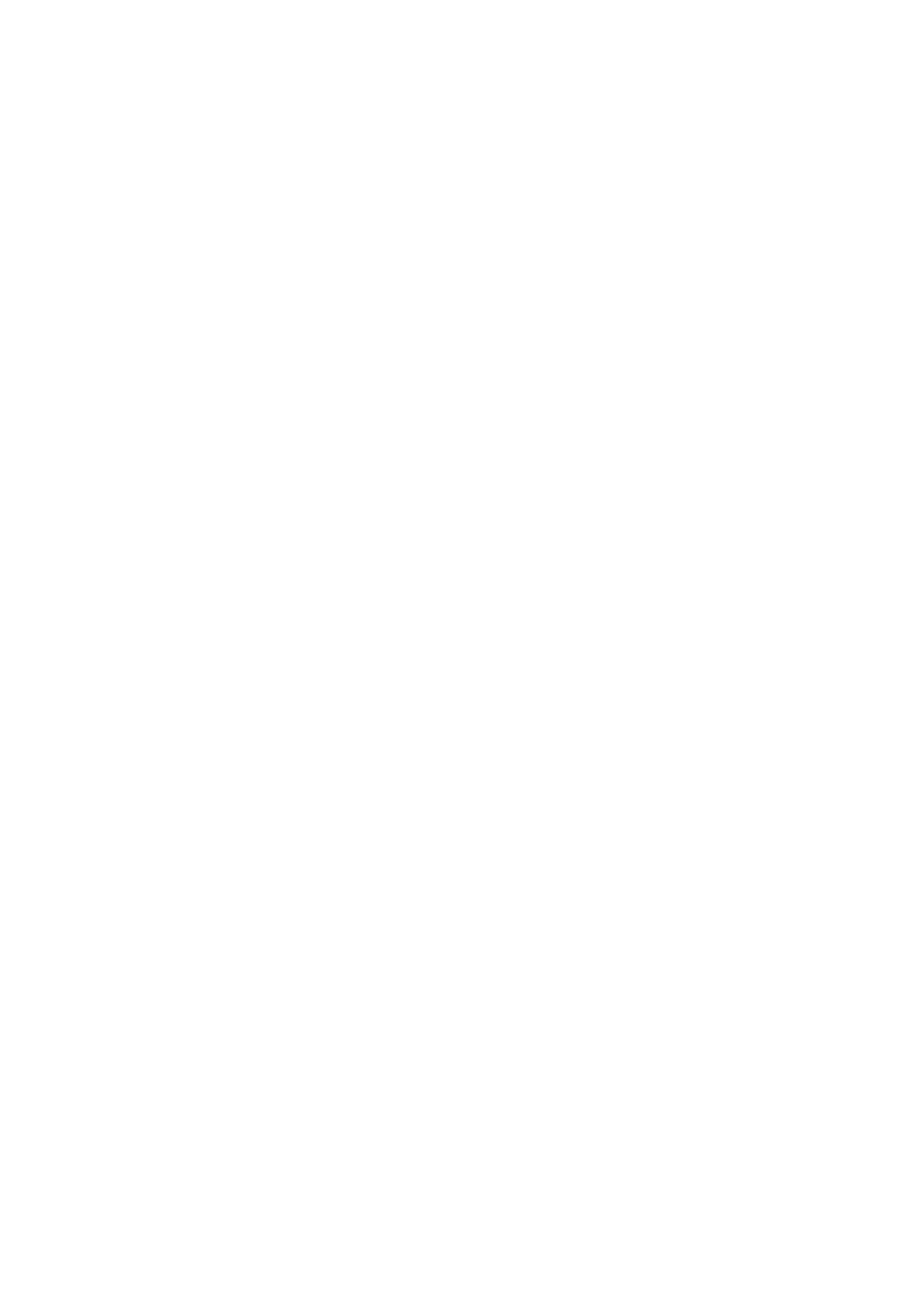## <span id="page-4-0"></span>Executive summary

In its capacity as the national macroprudential authority, the Banco de Portugal announced in February 2018 the entry into force of a macroprudential measure on the criteria used by the institutions in borrowers' creditworthiness assessments. This Recommendation is targeted at mitigating the build-up of systemic risk, increasing financial sector resilience, while promoting households' access to sustainable financing.

Not all new credit agreements concluded with consumers are covered by the Recommendation. Credit agreements for an amount equal to or lower than the equivalent to tenfold the guaranteed monthly minimum wage fall outside the scope of the Recommendation. In addition, credit intended to prevent or address arrears situations is also excluded, thus giving greater flexibility to the design of these agreements. Also excluded are credit agreements in the form of an overdraft facility and other credit with no defined repayment schedule (including credit cards and credit lines).

In May 2019 the first *Macroprudential Recommendation on new credit agreements for consumers – progress report* was published, with a cut-off date of March 2019, and concluded that the institutions were converging considerably towards the limits considered in the Recommendation. This Report presents the results of the monitoring of the macroprudential Recommendation since then. The Recommendation monitoring process by the Banco de Portugal is targeted at preventing actions that jeopardise the Recommendation's effectiveness and/or potential distortions of competition.

Such monitoring of the degree of implementation of the Recommendation continued to be based on the monthly reporting by 13 institutions with a market share of 95% of new credit to consumers. The Banco de Portugal has also been assessing the measures taken by all institutions in view of the Recommendation, taking into account the data reported through the Central Credit Register.

As explained in the first progress report in May 2019, which includes data up to March 2019, the first few months of implementation of the Recommendation were affected by credit business for which the borrower's creditworthiness assessment was carried out prior to its entry into force, and thus credit agreements were mostly based on solvency criteria that did not coincide with those established in the Recommendation. Hence, data for July 2018 were used as a starting point to assess the evolution of the borrowers' risk profiles.

From July 2018 to March 2019 there was a considerable convergence towards the limits established in the Recommendation, while from March to December 2019 there were virtually no cases of non-compliance with the limits recommended in new credit granted.

With regard to the LTV (loan-to-value) ratio limits, there was a change in the distribution of new credit by range of this ratio: agreements with an LTV ratio of more than 90%, which accounted for 22% in July 2018 and 4% in March 2019, became insignificant in December 2019 (2%). By contrast, there was an increase in new credit with an LTV ratio between 80% and 90%, which accounted for around 50% of new business in December 2019.

This convergence was also seen in the DSTI (debt service-to-income) ratio. In fact, in December 2019 around 92% of new credit for house purchase and new consumer credit was granted to borrowers with a DSTI ratio of 50% or less**<sup>1</sup>** . The share of new business regarding consumer credit

**1** The DSTI ratio is calculated taking into account interest rate rises according to maturity and shocks on income when borrowers are aged 70 and over at the maturity of the agreement and not yet retired.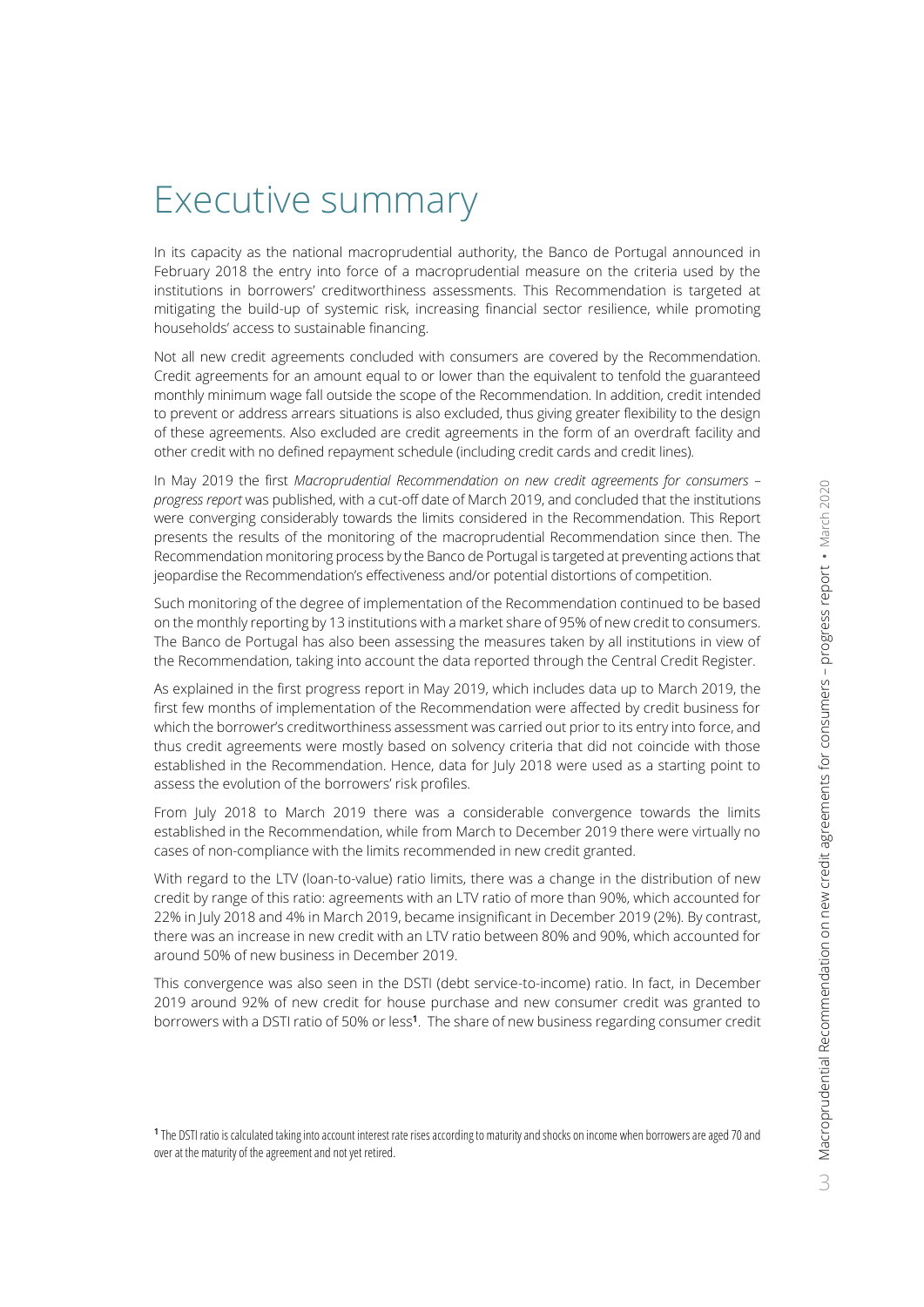and credit for house purchase with a DSTI ratio between 50% and 60% underwent few changes from July 2018 to December 2019, standing at around 7%, i.e. much lower than the 20% limit provided for in the Recommendation in this period. New business regarding credit for house purchase and consumer credit with a DSTI ratio of over 60% accounted for 3% of new credit in December 2019, thus being within the 5% limit established in the Recommendation.

Limits to maturity have also been complied with for credit for house purchase from October 2018 onwards and for consumer credit since the entry into force of the Recommendation. As at December 2019 over 90% of credit for house purchase had a maturity of 20 to 40 years, with the weighted average maturity per credit amount declining by about a year between July 2018 and December 2019, from 33.4 years to 32.6 years. The dispersion of the average maturity of new credit for house purchase across institutions implies their distinct needs, in order to ensure convergence, as set out in the Recommendation, towards an average maturity of 30 years by 2022. The average maturities of consumer credit increased: from around 6 years in July 2018 to around 8 years in March 2019, a figure that was maintained in December 2019.

Finally, the regular payments requirement continued to show a high degree of compliance with the Recommendation, with most of the explanations for non-compliance presented by institutions involving the granting of bridging loans (loans with only capital drawdowns, e.g. for down payments).

There was a gradual improvement in the risk profile of borrowers with credit for house purchase since the entry into force of the Recommendation, considering the combination of the DSTI and LTV ratios. This improvement is evident from the analysis of the share of credit granted to higherrisk borrowers. In July 2018 this share reached 35%, declining to 9% in March 2019 and to 4% in December 2019.

Upon monitoring the Recommendation, the Banco de Portugal has concluded that the maintenance of the upward trend of the average maturity and average amount of new personal credit might pose an increased risk to the financial system. Hence, by deliberation of the Board of Directors of 29 January 2020, the Banco de Portugal decided to reduce the maximum maturity of new personal credit to 7 years. This excludes credit for education, healthcare and renewable energy – which will continue to have a maximum maturity of 10 years –, provided that these purposes are duly evidenced. The exceptions provided for in the Recommendation for granting credit to borrowers with a DSTI ratio between 50% and 60% have been reduced by up to 10% of the total amount of new credit granted by each institution. In addition, the 5% exception to the DSTI ratio limits will be maintained with regard to the total amount of credit granted by each institution covered by the Recommendation.

The analysis in the Report now published shows that the limits considered in the Recommendation are overall appropriate and effective in complying with the objectives set: to promote the resilience of financial institutions by applying suitable credit standards for households in addition to households' access to sustainable financing.

More recently, with the spread of COVID-19 economic and financial conditions have deteriorated considerably. In this context, the Banco de Portugal will continue in the pursuit of its financial stability objective, promoting the flow of funds into the economy through the instruments it considers suitable.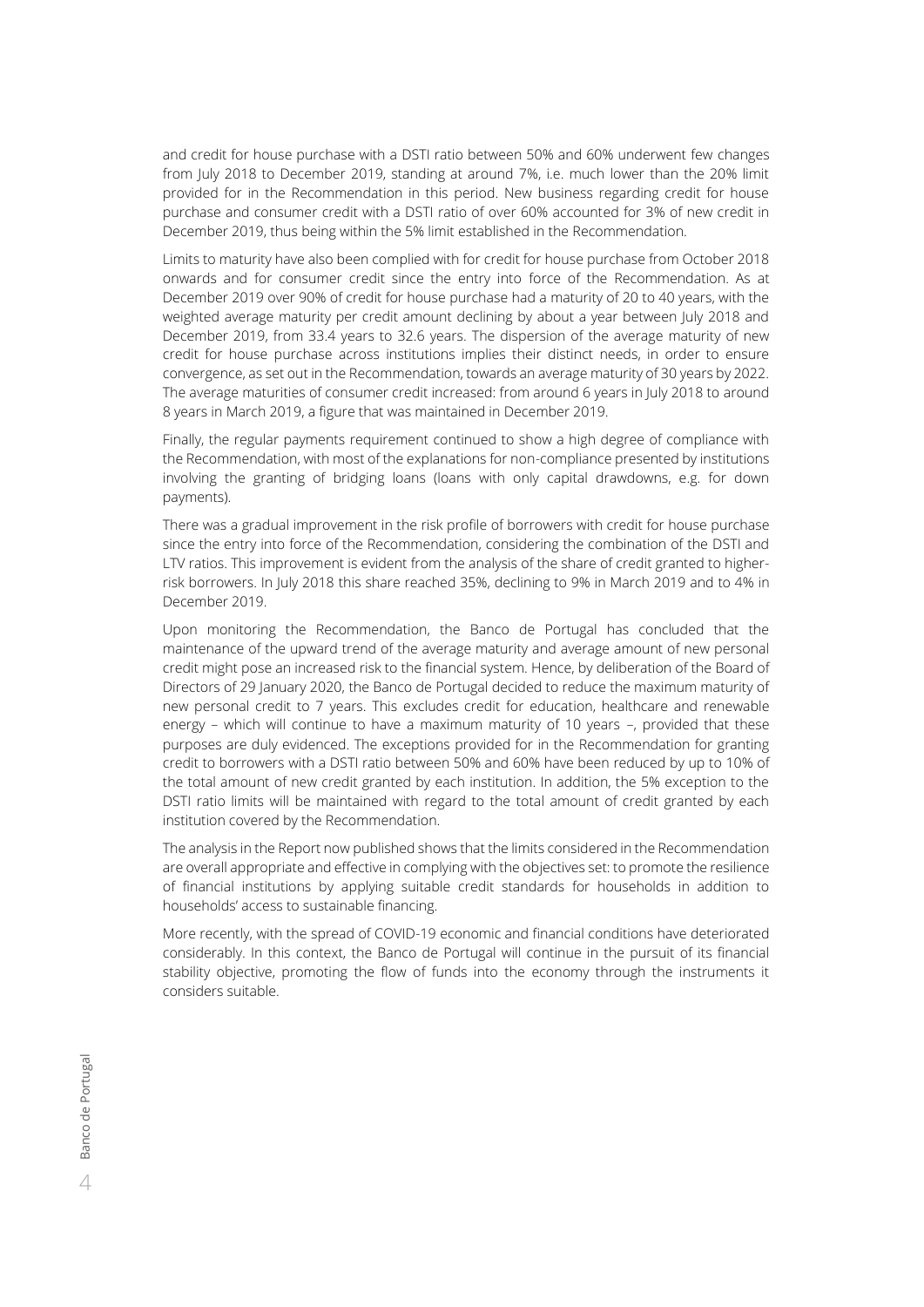# <span id="page-6-0"></span>**1** Macroprudential Recommendation within the legal framework of new credit agreements for consumers

In February 2018, in its capacity as national macroprudential authority,**<sup>2</sup>** the Banco de Portugal announced a recommendation targeted at new credit agreements for consumers,**<sup>3</sup>** which acted on the credit standards used by institutions when assessing the borrower's creditworthiness. As of 1 July 2018 the limits provided for in the Recommendation apply to agreements for credit for house purchase, credit secured by a mortgage or equivalent guarantee and consumer credit concluded by credit institutions and financial companies having their head office or branch in Portugal.

With this Recommendation, the Banco de Portugal intended, on the one hand, to prevent the build-up of systemic risk in the financial system, given an environment of low interest rates, continued high indebtedness and a low household savings rate, economic recovery and house price increases – conducive to an easing of credit standards. On the other hand, it also aimed at promoting borrowers' access to sustainable financing. In this respect, the Banco de Portugal's actions were of a preventive nature at an early stage of economic recovery and, taking into account the need to reduce non-performing assets in banks' balance sheets, had the ultimate purpose of reinforcing banking sector resilience.

Similarly to other macroprudential authorities in the European Union, the Banco de Portugal has chosen to implement the limits to credit standards in the form of a Recommendation, to avoid market disturbances, which are difficult to forecast given the measure's innovative and complex nature. This notwithstanding, the Recommendation is subject to the 'comply or explain' principle, which means that the institutions concerned should comply with the set requirements and state the reasons if they do not do so. In the event that the explanation is considered inadequate, the Banco de Portugal may take other measures.

This is part of several initiatives at European and national level establishing principles and rules to be observed by institutions when assessing creditworthiness and setting out the standards applicable to borrowers when granting new credit. Within this framework, institutions should only conclude a credit agreement when the result of a borrower's creditworthiness assessment shows that the obligations of the credit agreement can be complied with under the proposed terms and conditions.

The Recommendation is of a type of macroprudential measures that act directly on the borrower (the so-called borrower-based measures), in contrast to measures that promote the increase of minimum capital requirements, applied at institution level (the so-called capital-based measures). Both borrower-based and capital-based macroprudential measures are ultimately targeted at improving resilience in financial institutions. While capital-based measures raise institutions' resilience in an immediate and direct manner, and may influence the composition of the credit portfolio, borrower-based measures improve institutions' resilience indirectly and over the

**2** Pursuant to its Statute, approved by Law No 5/98 of 31 January 1998, in its current version.

**3** Consumer means a natural person acting with purposes other than those of his or her commercial or professional activity in the credit agreements covered by the provisions of Decree-Law No 133/2009 and Decree-Law No 74-A/2017.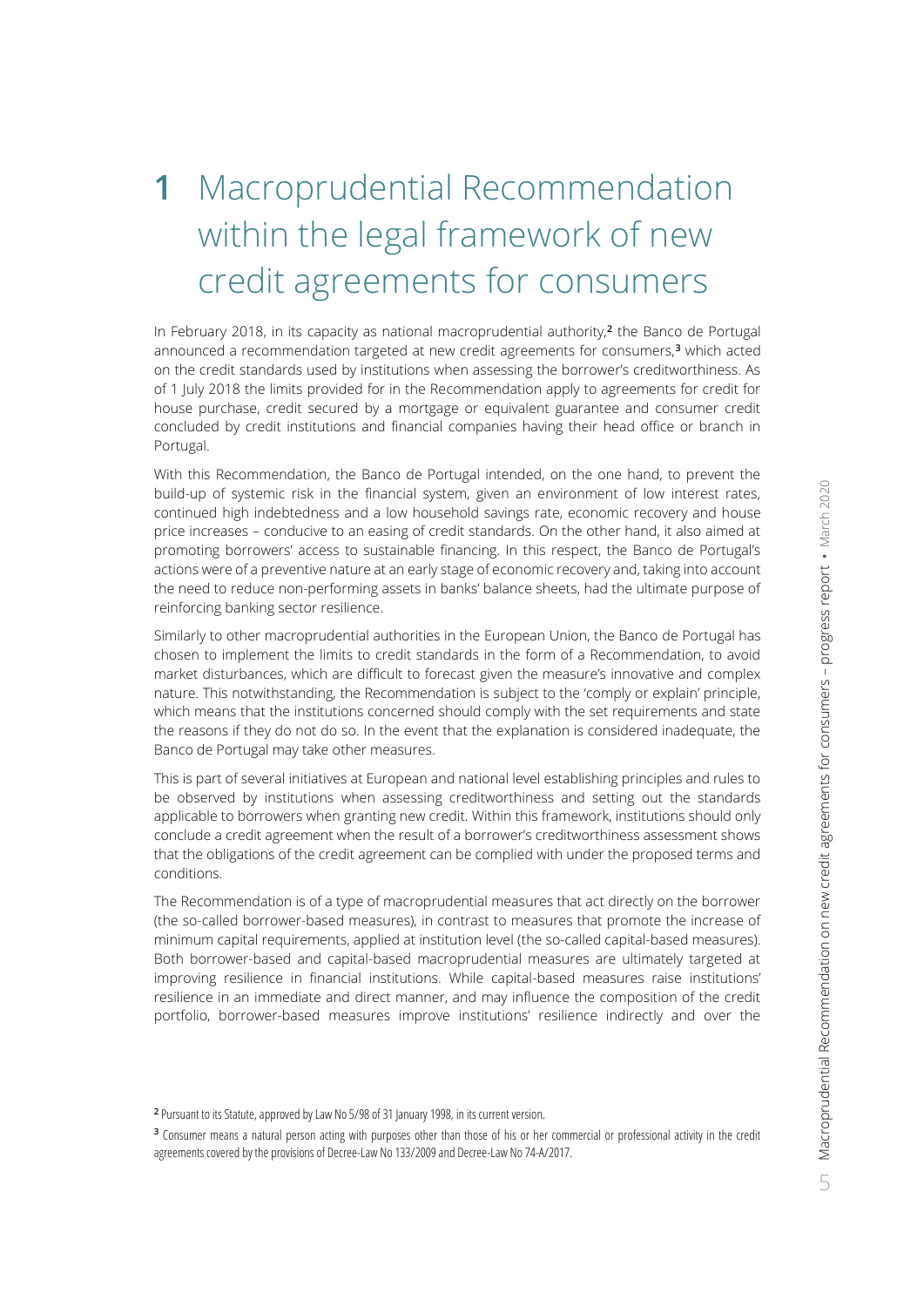medium term, i.e. by improving the risk level of new credit, resulting from the enhanced resilience of borrowers. Hence, the macroprudential measures targeted at borrowers, in particular the limits related to their income and the value of collateral, will tend to result in a reduction of expected losses associated with new credit granted by institutions, due to the decline in both the probability of default and loss given default (Figure 1.1).



#### **Figure 1.1 •** Transmission mechanism of instruments applied to the granting of consumer credit

Notes: Adapted from: Committee on the Global Financial System (2012), Operationalizing the selection and application of macro-prudential instruments, *CGFS papers* No 48, December. PD – Probability of Default, LGD – Loss Given Default.

Borrower-based measures are usually implemented at the beginning of financial cycle recovery periods, with the purpose of maintaining credit standards at prudent levels. Often the interaction involves anchoring credit standards to the practice followed, on average, by credit institutions, while in other cases it is necessary to correct institutions' current practices.

The microeconomic impacts on the probability of default and loss given default can be complemented by impacts on macroeconomic variables, particularly on the degree of household indebtedness, the level of private consumption and real estate market prices. With regard to the latter, this type of measures does not intend, at an initial level, to influence developments in the real estate market per se. However, it may have a mitigating effect on the potential feedback loop risk between credit granted at domestic level and real estate prices.

### The Recommendation sets forth a series of limits for credit standards

The Recommendation introduced limits to some of the criteria used in the consumers' creditworthiness assessment (Figure 1.2).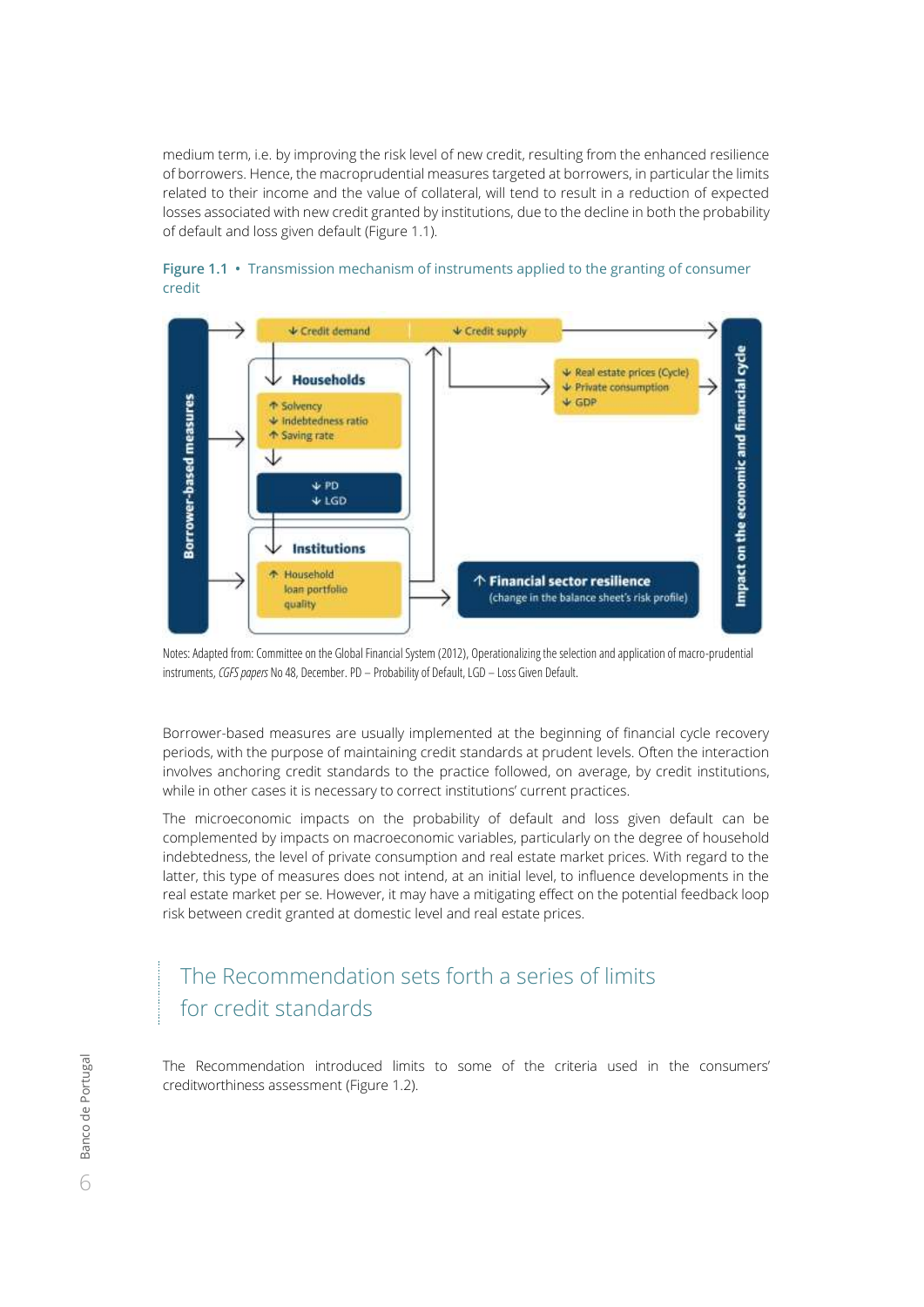#### **Figure 1.2 •** Summary of the recommendation on new credit agreements for consumers

#### **LTV limits\***

- · up to 90% for credit for own and permanent residence;
- up to 90% for other purposes;
- up to 100% for property held by the credit institutions. DSTI limits\*\* DSTI limits\*\* . up to 10% of the total credit amount may have a . 50% or less, with the following exceptions: DSTI ratio of up to 60% . up to 20% of the total credit amount may have a DSTI ratio of up to 60% • up to 5% of the total credit amount may exceed the limits to the DSTL DSTI with shocks on the interest rate and on the income of the borrower(s) Limits to maturity: **Limits to maturity** . Maximum maturity of 40 years for credit for house purchase and · Maximum maturity of 7 years for personal credit; convergence towards an average maturity of 30 years of new credit · Maximum maturity of 10 years for credit for for house purchase by 2022; education, healthcare and renewable energy, · Maximum maturity of 10 years for consumer credit. provided that these purposes are duly evidenced . Maximum maturity of 10 years for car credit. **Regular payment requirement** New credit agreements should have regular principal and interest payments.

| <b>Announcement</b><br>ot the<br>Recommendation | <b>Entry into force</b><br>of the<br>Recommendation | Announcement of the<br>amendment to the<br>Recommendation | Entry into force of the<br>amendment to the<br>stecommendatum |  |
|-------------------------------------------------|-----------------------------------------------------|-----------------------------------------------------------|---------------------------------------------------------------|--|
| ____<br>_____                                   | ___                                                 | _______                                                   | <b>The Contract Contract Contract Contract</b>                |  |
|                                                 |                                                     |                                                           |                                                               |  |
|                                                 |                                                     |                                                           | <b>SECURITY AND</b>                                           |  |
| 1 Dec. 2018                                     | 1 Jul. 2018                                         | 31 Jan. 2020                                              | 1 Apr. 2020                                                   |  |

Notes: \*The LTV (loan-to-value) ratio is the ratio of the total amount of credit agreements secured by immovable property to the minimum between the purchase value and the appraisal value of the immovable property pledged as collateral.**<sup>4</sup>** \*\* The DSTI (debt service-to-income) ratio is the ratio of the total amount of monthly instalments of a borrower's total debt to his/her monthly income less taxes and compulsory social security contributions. The calculation of the DSTI ratio should assume that the instalments of the new credit agreement are constant and consider the impact of an interest rate rise according to maturity in the case of variable and mixed interest rate agreements and a reduction of the income in the case of a borrower aged 70 and over at the planned expiry of the agreement, except if at the time of the creditworthiness assessment the borrower is already retired.

The limits correspond to the applicable caps and as such do not replace these institutions' compulsory assessment of whether levels of the different indicators are suited for assessing each borrower's creditworthiness.

The Recommendation provides for exceptions to the DSTI ratio limit, which were introduced so that other factors can be considered when the borrower's creditworthiness is assessed, such as: the borrower's level of wealth, the existence of a guarantor, or the amount of the borrower's other regular expenses. The value of the actual DSTI ratio for consumers will be lower than recommended, as it is calculated based on the interest rates in force and the level of current net monthly income.**<sup>5</sup>**

The other limits (LTV ratio, original maturity of agreements and regular payments requirement), although different depending on the purpose of the agreement, do not foresee exceptions.

**<sup>4</sup>** For further details, see Article 3 of the Recommendation within the legal framework of new credit agreements for consumers.

**<sup>5</sup>** As an illustration, assuming a 35-year-old borrower with a monthly income less taxes and compulsory social security contributions of €1,500 and no prior loans, for a credit agreement with a maturity of 40 years, a variable interest rate, -0.25% index and fixed spread throughout the agreement's lifetime at 2.25 p.p., the DSTI ratio that is actually borne by the borrower is 31%, equivalent to the DSTI ratio of 50%, taking into account a 3 p.p. increase in the index for agreements with a maturity of over 10 years.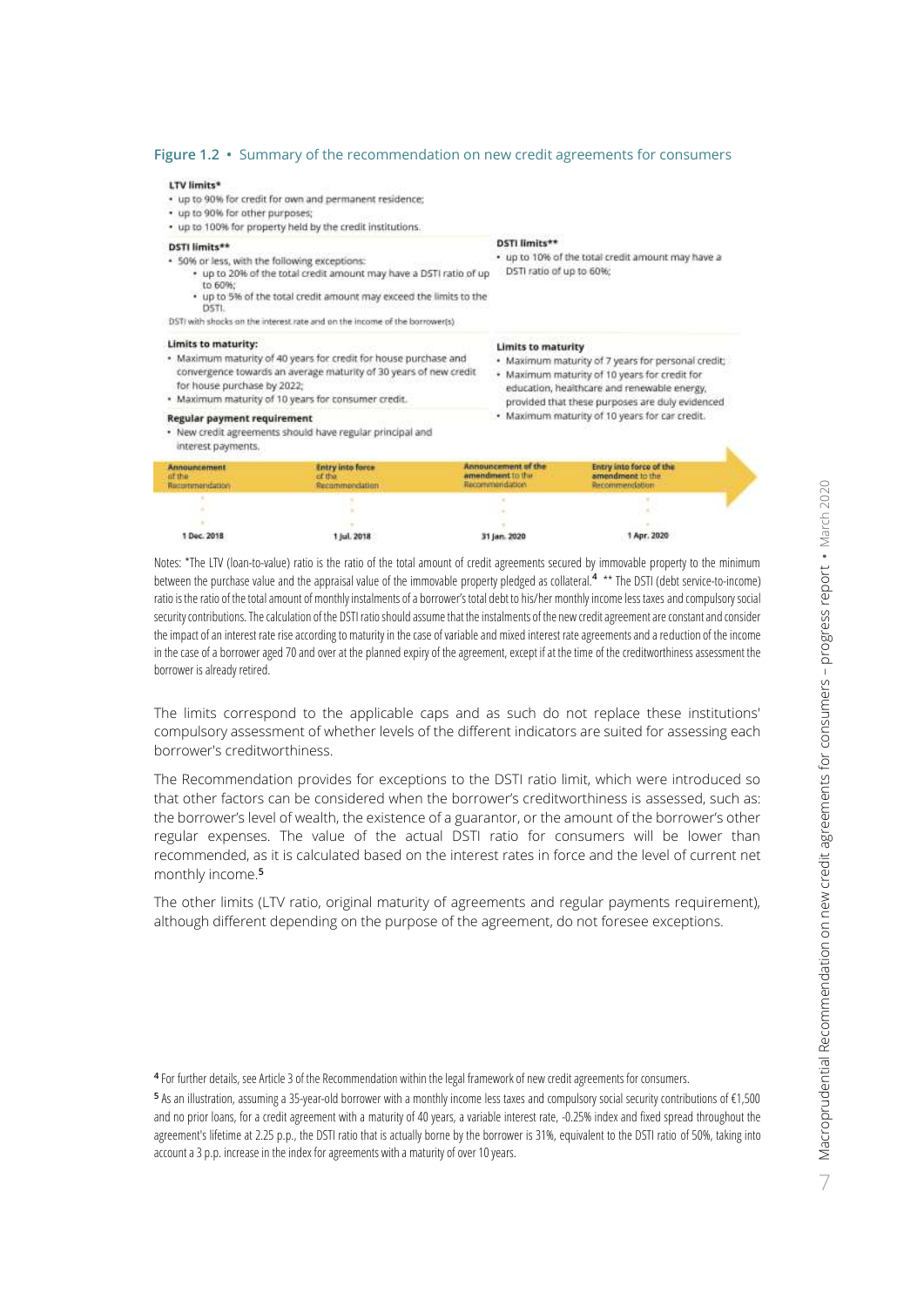## Not all new credit agreements concluded with consumers are covered by the Recommendation

In accordance with Notice of the Banco de Portugal No 4/2017 of 22 September 2017, credit agreements for a total amount equal to or lower than the equivalent to tenfold the guaranteed monthly minimum wage fall outside the scope of the Recommendation, since it was considered that in such cases institutions may estimate the borrower's income based on information they deem sufficient. Thus the consumer's income may be estimated.

Also excluded was credit intended to prevent or address arrears situations, corresponding to situations in which credit risk has materialised or is about to and, as such, greater flexibility in the design of these agreements is deemed acceptable.

Finally, credit agreements in the form of an overdraft facility and other credit with no defined repayment schedule (including credit cards and credit lines) were also excluded, given the difficulty in applying some of the measures envisaged in the Recommendation to these agreements.

The instalments of agreements excluded from the scope of the Recommendation should nevertheless be considered in the calculation of the DSTI ratio, provided that they present a defined repayment schedule.

However, the Banco de Portugal will continue to scrutinise the evolution of credit agreements for consumers excluded from the scope of the Recommendation.

## In 2019 the Banco de Portugal continued to interact closely with the institutions

In accordance with the Recommendation, the Banco de Portugal will monitor the implementation of the established limits as well as the evolution of credit excluded from the scope of the measure.

Hence, in the months following the entry into force of the Recommendation and to date, the Banco de Portugal and the Portuguese financial system's most representative institutions, including institutions specialising in consumer credit, interacted closely via telephone, email and bilateral meetings (80 meetings have been held since July 2018). The purpose of these contacts with institutions was to gauge the degree of implementation of the Recommendation, clarify the information to be reported, check compliance of advertising campaigns with the Recommendation, understand the institutions' lending strategies, as well as the involvement of their boards in the monitoring of implementation of this macroprudential measure. In addition, over these 18 months the Banco de Portugal provided a number of clarifications on issues raised by these institutions and their customers.

In May 2019 the Banco de Portugal published the first *Macroprudential Recommendation on new credit agreements for consumers – progress report*, **<sup>6</sup>** with March 2019 as the cut-off date. The analysis in this Report showed that the limits to the LTV ratio, to the DSTI ratio and to the maturity established in the Recommendation were appropriate and effective in reaching their objectives,

**6** Further details on the *Macroprudential Recommendation on new credit agreements for consumers – progress report* available at: [https://www.bportugal.pt/sites/default/files/anexos/pdf-boletim/acompanhamento\\_recomendacao\\_macroprudencial\\_2019\\_en.pdf.](https://www.bportugal.pt/sites/default/files/anexos/pdf-boletim/acompanhamento_recomendacao_macroprudencial_2019_en.pdf)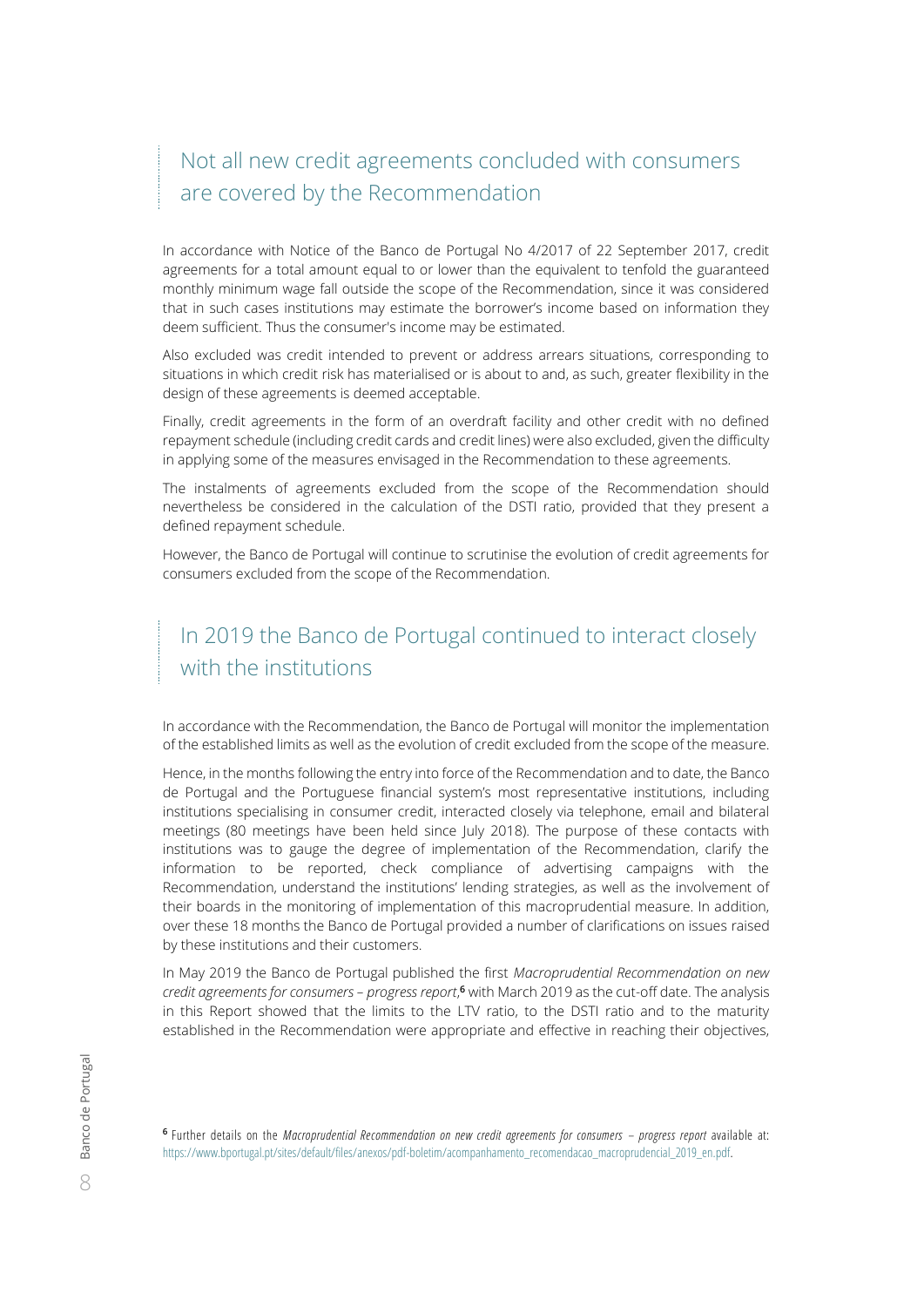and considerable convergence towards the limits established was observed. The same was true for the regular payments requirement. This showed an improvement in the borrowers' risk profile, with the exceptions having been scrutinised by the Banco de Portugal. Subsequently, institutions intensified compliance with the limits set in the Recommendation.

The European Systemic Risk Board considered the macroprudential Recommendation to be appropriate and sufficient

This assessment was supported by the European Systemic Risk Board (ESRB) in its *assessment report on European residential real estate markets* published in September 2019. Portugal was assessed as medium risk. However, Portugal was not the subject of an ESRB warning or recommendation, contrary to 11 European countries, precisely because the measures taken to address risk were considered to be appropriate and sufficient. Some features of this macroprudential measure were indeed pioneering, namely as regards the involvement of institutions' governance in the assessment of the degree of implementation of the measure, and the measure was a benchmark for other macroprudential authorities from European countries.

National legislative amendments and international guidelines may impact on the effectiveness of the Recommendation

Recently, there have been legislative amendments that might have some impact on credit granted to consumers.

The State Budget for 2020 provides for an increase of 10% in stamp duty rates applied to consumer credit with a maturity equal to or over 1 year and of 15% in stamp duty rates applied to consumer credit with a maturity of less than 1 year and other maturities. Hence, the upward trend already seen in 2019 was maintained. In addition, stamp duty rates were raised taking into account the maturity of the agreement (Chart 1.1).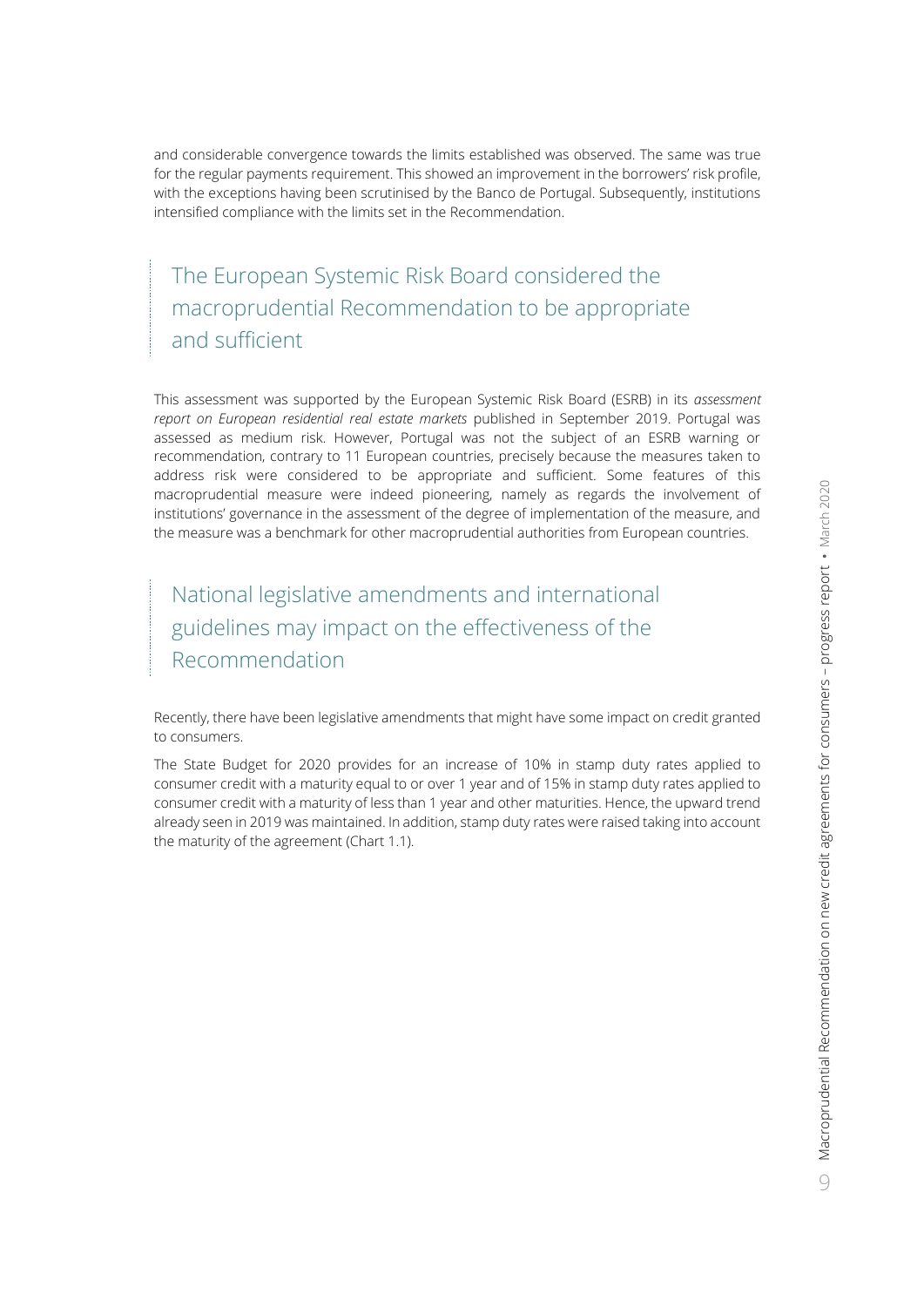



Sources: *Stamp Duty Code* and State Budget for 2018, 2019 and 2020.

The increase in stamp duty based on the consumer credit maturity may be considered to be an enabler of the Recommendation's effectiveness. In fact, the upward trend of the maturity and average amounts of the agreements for this type of credit may pose an increased risk to financial stability, as it implies that institutions have greater exposure to credit potentially without collateral and for a longer maturity. The latter aspect may hinder the restructuring of loans in the event of borrowers' financial difficulties, through the extension of the agreement's maturity and consequent reduction of the monthly instalment. Finally, agreements with longer maturities increase the probability of borrowers being exposed to income shocks resulting from a deterioration in labour market conditions.

In 2019 the Basic Housing Law was approved, setting forth that borrowers may terminate their debt upon surrender of the property to the bank, thus terminating their obligations regardless of the value assigned to the property for that purpose. However, this must be established in the credit agreement, and the credit institution is responsible for providing such information prior to conclusion of the agreement.

The fact that this possibility applies only to new agreements and must be contractually established, thus requiring prior agreement between banks and borrowers, mitigates the associated risks considerably. However, to actually mitigate risks, this type of agreement would need to have a considerably lower LTV ratio than the maximum ratios currently set out in the macroprudential Recommendation.

The Banco de Portugal decided to monitor the evolution and characteristics of this type of agreement. For this, as of 1 October 2019 it started to collect information from the 13 previously scrutinised institutions on the amounts of new credit agreements with the option of surrendering the property to service debt. To date there is no evidence of lending with these characteristics.

 $\overrightarrow{a}$  Banco de Portugal Banco de Portugal  $10$  Amendment to the macroprudential Recommendation within the legal framework of new credit agreements for consumers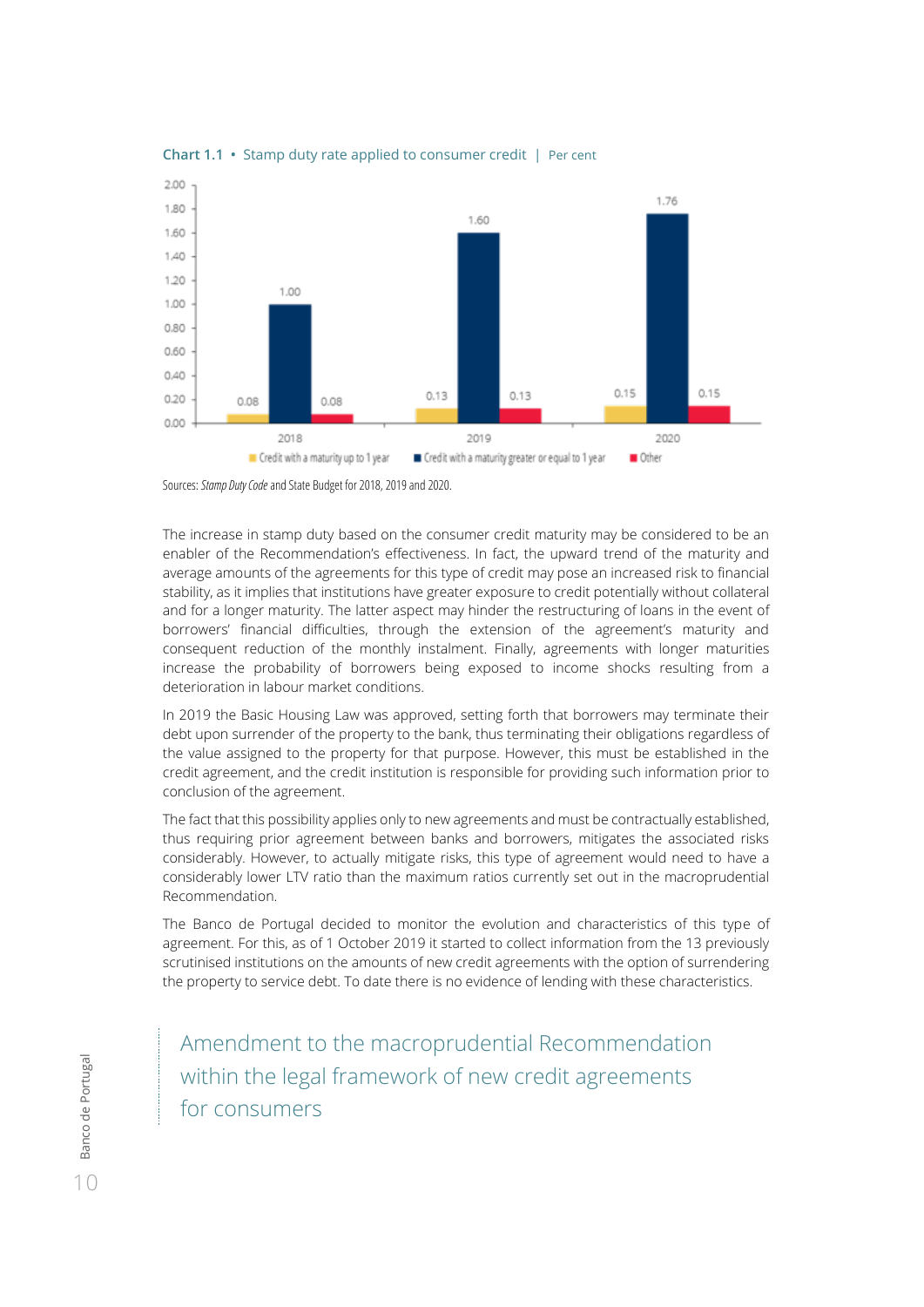As aforementioned, the Recommendation aims to prevent the build-up of systemic risk in the financial system and promote borrowers' access to sustainable financing.

Hence, and in the light of the risks observed, the Banco de Portugal, in its capacity as macroprudential authority and by deliberation of the Board of Directors of 29 January 2020, decided to reduce the maximum maturity of new personal credit to 7 years. This excludes credit for education, healthcare and renewable energy – which will continue to have a maximum maturity of 10 years –, provided that these purposes are duly evidenced.**<sup>7</sup>**

In addition, the goal was to contain potential unwanted effects resulting from the introduction of an upper limit of 7 years to the personal credit maturity on the DSTI ratio level. In this sense, the exceptions provided for in the Recommendation for granting credit to borrowers with a DSTI ratio above 50% will be reduced to closer to the value actually used by institutions. Thus, up to 10% of the total amount of new credit granted by each institution may have a DSTI ratio higher than 50% and lower than 60%, thus continuing to allow institutions to consider other important aspects for assessing the borrowers' creditworthiness that are risk mitigating factors. In addition, the 5% exception to the DSTI ratio limits is maintained with regard to the total amount of new credit covered by the Recommendation.**<sup>8</sup>**

As with the process followed when defining the Recommendation, with regard to this revision of the Recommendation, the Banco de Portugal consulted the Associação Portuguesa de Bancos (APB), Associação Portuguesa de Leasing, Renting e Factoring (ALF), Associação de Instituições de Crédito Especializado (ASFAC) and Associação Portuguesa para a Defesa do Consumidor (DECO). The National Council of Financial Supervisors (CNSF) was also consulted in accordance with the applicable law.

The Banco de Portugal decided that the entry into force (1 April 2020) of this amendment would take place two months after its announcement, taking into account the time needed to prepare its operational implementation by the institutions.

**7** The definitions of personal credit and car credit correspond to those provided for in Instruction of the Banco de Portugal No 14/2013.

**8** For further details on the amendment to the Recommendation, as well as the reasons behind it, see [https://www.bportugal.pt/en/page/ltv](https://www.bportugal.pt/en/page/ltv-dsti-and-maturity-limits)dsti-and-maturity-limits an[d https://www.bportugal.pt/sites/default/files/2020\\_doclimites\\_en.pdf.](https://www.bportugal.pt/sites/default/files/2020_doclimites_en.pdf)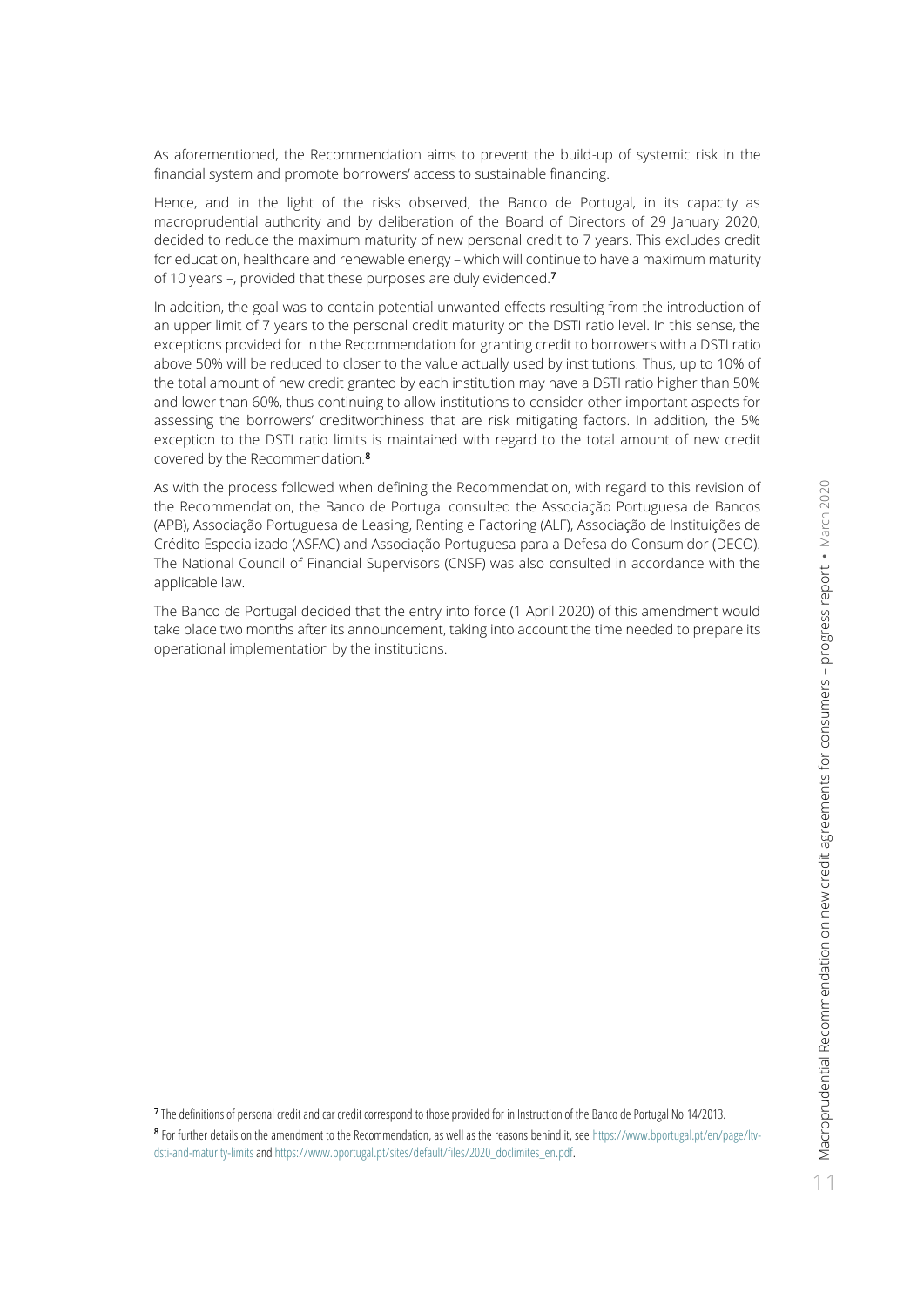## <span id="page-13-0"></span>**2** Background

In 2019 the economic and financial environment was characterised by (i) a still high household indebtedness level, despite the reduction in recent years; (ii) a low household savings rate; (iii) a protracted very low interest rate environment, which might encourage search-for-yield behaviour and a consequent easing of credit standards; and (iv) a high consumer confidence level, supported by expectations of continued growth in disposable income that strengthened credit demand. The economic environment was also characterised by high uncertainty and a slowdown in economic activity. In fact, projections for economic growth published by Banco de Portugal and the main international organisations have been revised downwards, with risks to economic activity mostly on the downside. More recently, with the spread of COVID-19 economic and financial prospects have deteriorated considerably.

In the third quarter of 2019, total household debt as a percentage of disposable income was 96.4%, maintaining the downward trend hitherto seen, albeit still very high by international standards. Moreover, in the year ending in the third quarter of 2019 the household savings rate was one of the lowest by historical standards, i.e. around 6% of disposable income, continuing the downward trend observed since 2013.

New credit for house purchase slowed down compared to the second quarter of 2018, but accelerated further from the third quarter of 2019 onwards

In more recent quarters, residential real estate prices in Portugal remained on an upward path, which continued to translate into an overvaluation of the market in aggregate terms.**<sup>9</sup>** However, the momentum observed in this market was not boosted, to a large extent, by domestic bank credit, but rather by high demand by non-residents, in a context of buoyant tourism, high consumer confidence levels, as well as from the prolonged low interest rate and high liquidity environment, which reinforces economic agents' search-for-yield behaviour.

From mid-2018 to mid-2019 new credit for house purchase slowed down, reversing the growth trend observed since mid-2013. In the second half of 2019, however, new business accelerated, particularly in the last quarter of 2019, growing by about 20% year on year (Chart 2.1). This coexisted with a reduction of the stock of credit for house purchase, which recorded an annual rate of change of -0.1% in December 2019 compared to the same period a year earlier.

**9** For further details, see the Special Issue "Housing price assessment methodologies applied to Portugal" in the December 2019 issue of the *Financial Stability Report*.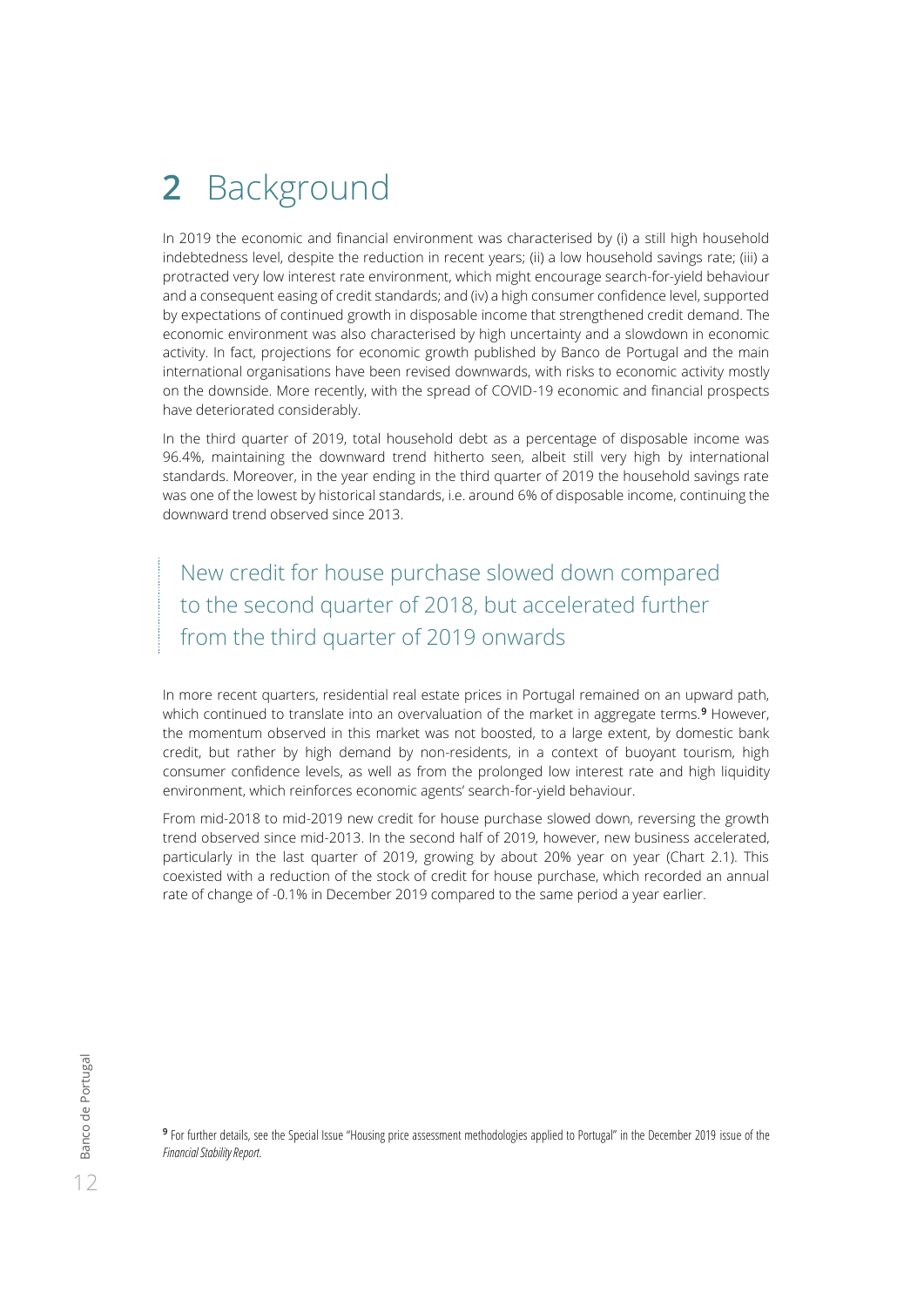



Source: Banco de Portugal. | Notes: Latest observation: December 2019. Flows of new business conducted by monetary financial institutions resident in Portugal. Activity on an individual basis.

Source: Banco de Portugal. | Notes: Latest observation: December 2019. Annual rates of change are calculated on the basis of an index computed from adjusted transactions, i.e., changes in end-of-period outstanding amounts adjusted for reclassifications, write-offs, exchange rate and price revaluations and, where relevant, for sales and securitisation.

In the third quarter of 2019 housing prices increased by 9.5% in real terms from the same period in 2018, against a 9.0% increase in the second quarter of 2019 in comparison to the same period a year earlier (Chart 2.2).



**Chart 2.2 •** Year-on-year rate of change in house prices | Per cent

Source: Organisation for Economic Co-operation and Development.

This notwithstanding, the share of residential real estate market transactions financed using domestic bank credit remained stable at around 40%, compared to around 65% in the period before the sovereign debt crisis (Chart 2.3).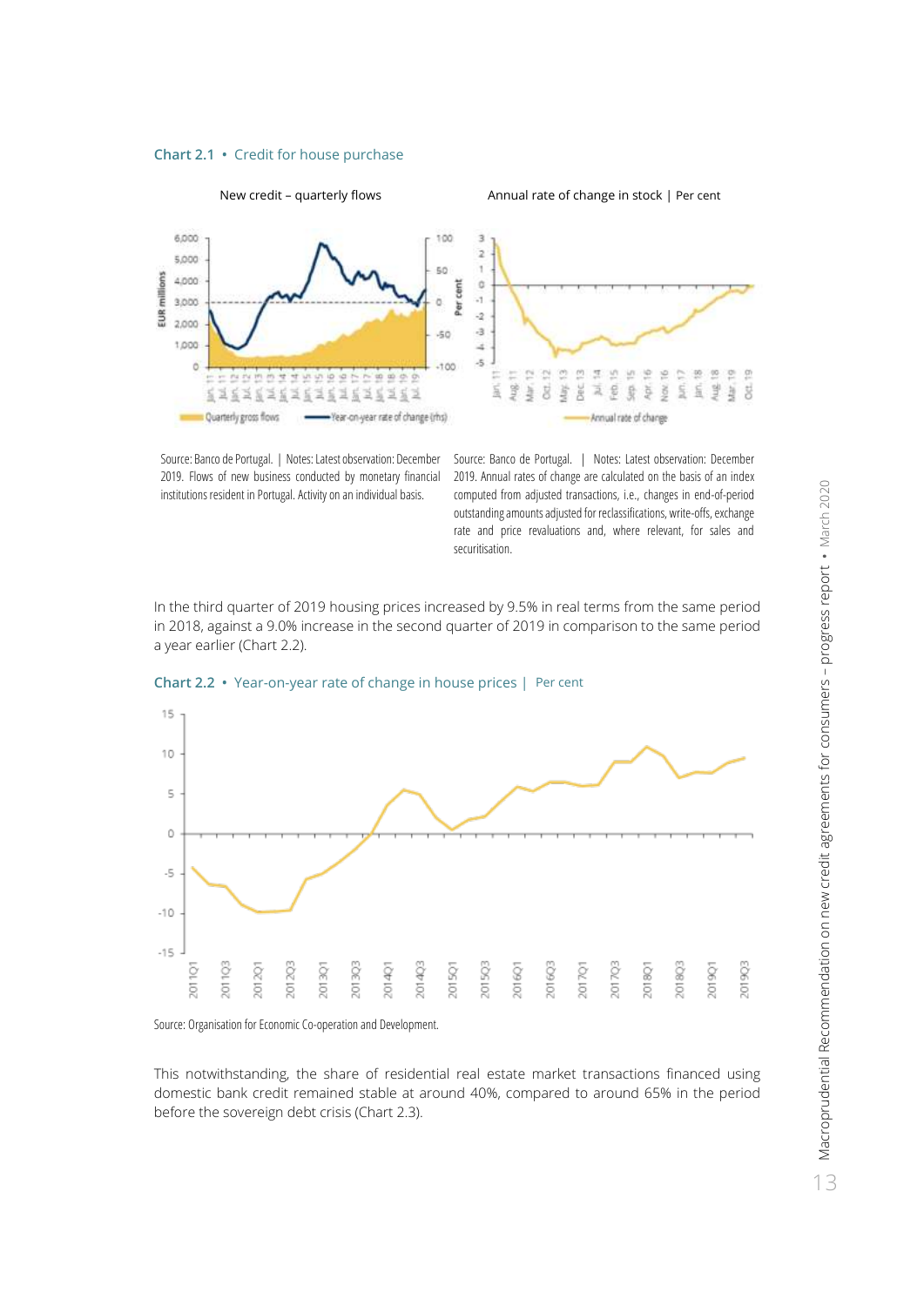

#### **Chart 2.3 •** Dwelling transactions versus new credit for house purchase

Sources: INE and Banco de Portugal. | Note: The dashed series corresponds to the share financed using domestic bank credit excluding renegotiations in agreements for credit for house purchase. Renegotiations are a residual component of new credit for house purchase and, with the exception of one-off situations, have no material impact on new business. However, this business is not as a general rule associated with transactions occurred in the period.

From January 2017 to December 2019 no significant changes were seen in the distribution of new credit for house purchase by borrower age. Credit for house purchase remained in general more concentrated in the 30-40 age range and residual below 20 years and over 70 (Chart 2.4).



**Chart 2.4 •** New credit for house purchase by borrower age range | Per cent

Source: Banco de Portugal. | Note: Based on information reported by a sample of 13 institutions.

In December 2019 the share of new credit for house purchase in total credit granted to households was 55%. However, in terms of credit stock, it accounted for around 80% (Chart 2.5).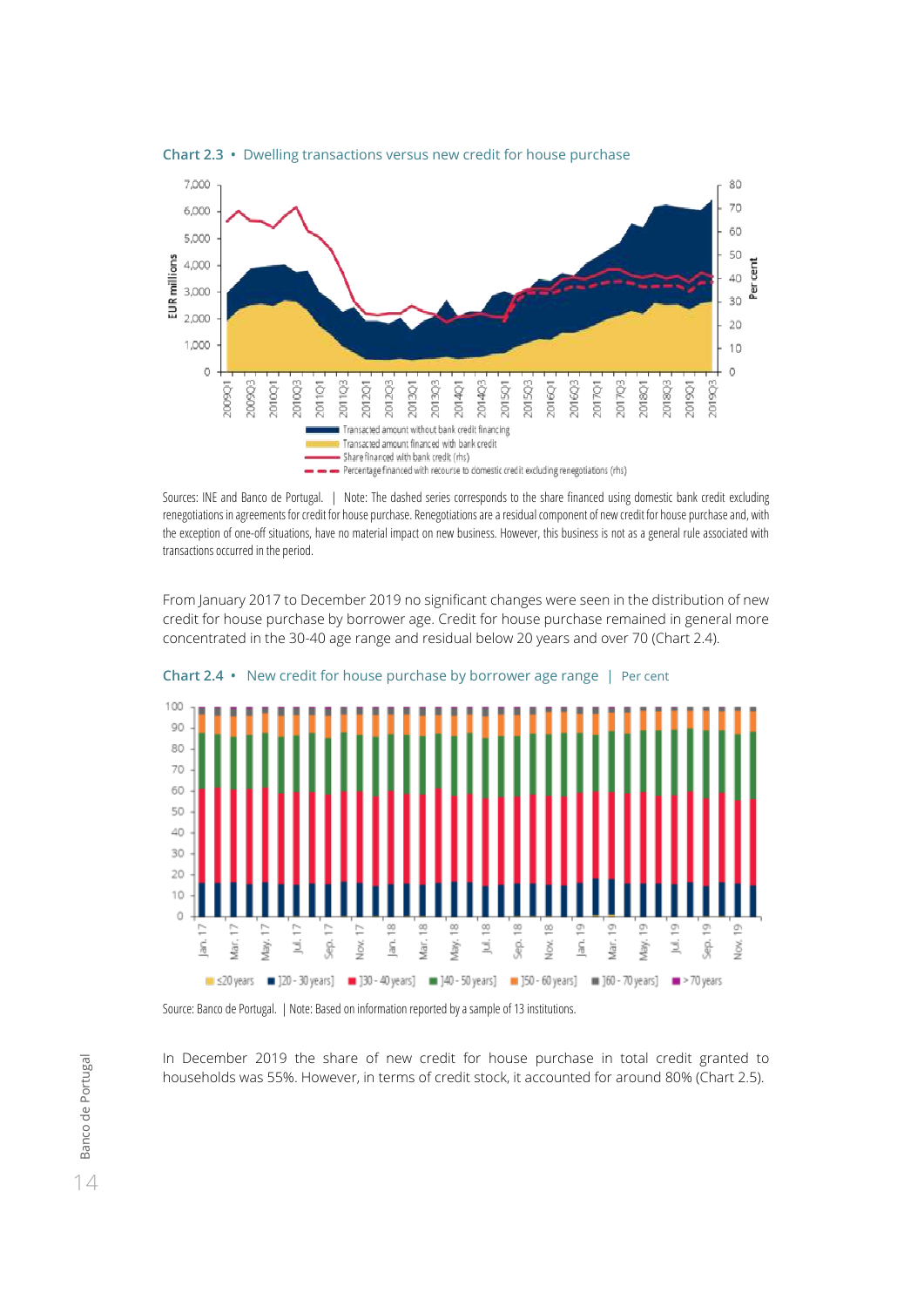

**Chart 2.5 •** Evolution of stock and new credit to households by type of credit | Per cent

Source: Banco de Portugal. | Note: Latest observation for new business: December 2019.

## Following a slowdown, new consumer credit accelerated in the second half of 2019

The quarterly year-on-year rate of change in new consumer credit declined by 4.5% from the second quarter of 2018 to the second quarter of 2019. Nevertheless, it reaccelerated in the third quarter of 2019, reaching growth of around 11.5%, mostly due to an acceleration in personal credit, whose year-on-year rate of change reached 22.2%. In the fourth quarter of 2019 new consumer credit maintained high growth, i.e. about 8.2% (with a 6.5% contribution from personal credit). After having declined by about 5 p.p. between August 2018 and April 2019, the annual rate of change in the stock of consumer credit stabilised at a high level, standing at around 10% in December (Charts 2.6 and 2.7).





Source: Banco de Portugal. | Notes: Latest observation: December 2019.

Source: Banco de Portugal. | Notes: Latest observation: December 2019. Annual rates of change are calculated on the basis of an index computed from adjusted transactions, i.e., changes in endof-period outstanding amounts adjusted for reclassifications, write-offs, exchange rate and price revaluations and, where relevant, for sales and securitisation.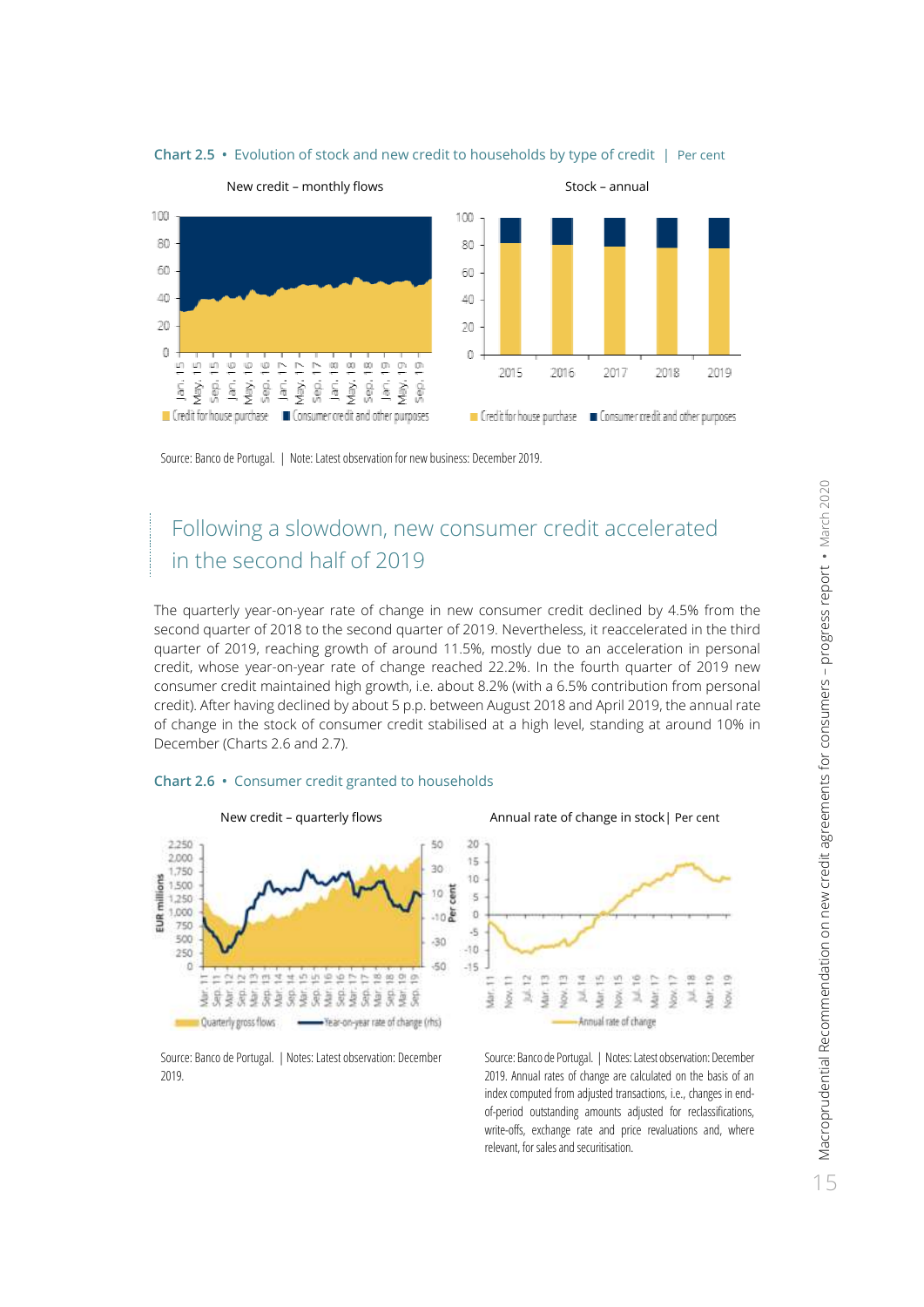

**Chart 2.7 •** Year-on-year rate of change in new consumer loans including contribution by type of credit | Per cent and percentage points

Source: Banco de Portugal. | Notes: Latest observation for the fourth quarter of 2019. Car credit is aimed at the purchase of new and secondhand cars or other vehicles, with repayment time schedule, amount and duration of the loan set out at the start of the agreement. Personal credit is aimed at financing the acquisition of goods and services, such as household equipment or education and health services, renewable energy, equipment leasing and consolidated credit or credit with no specific purpose.

According to the information available, in December 2019 around 4% of new personal credit was for 'education, health or renewable energy'. The other categories of new personal credit included 'other purposes', 'with no specific purpose', 'other purposes', 'for household equipment', 'consolidated credit', and 'financial leasing of equipment'.

According to information reported in the *Bank Lending Survey* for the third and fourth quarters of 2019, although the policy for granting credit to households remained virtually unchanged, the demand for credit increased in both quarters in the segment of credit for house purchase and in the last quarter of 2019 in the consumer credit segment. In addition, for the first quarter of 2020 institutions did not anticipate relevant changes in demand, nor in the supply of loans in the segments of credit granted to households.

Developments in 2019 in the different segments of new consumer credit translated into an increase in the relative importance of personal credit. Hence, the share of personal credit in new consumer credit rose from 42% in 2018 to 45% in 2019. This appears to be related with the fact that, in a protracted low interest rate environment, institutions adopted strategies to raise credit in segments with higher yields, but also greater risk, in particular personal credit. In this sense, some institutions seem to have adjusted their business models by adapting their offering to products that include credit previously granted in a single transaction with a higher amount and maturity, the so-called consolidated credit. The risk associated with this type of credit chiefly results from its greater sensitivity to a deteriorating economic environment, particularly in the labour market. In contrast, the relative weight of car credit declined by 3 p.p. in 2019, partly reflecting the anticipation in 2018 of car purchases following the announcement of a rise in related taxes in 2019. In turn, the committed amount of revolving credit, which includes credit cards, credit lines, current accounts and overdraft facilities, maintained the share observed in mid-2018, i.e. much lower than in 2014 (Chart 2.8).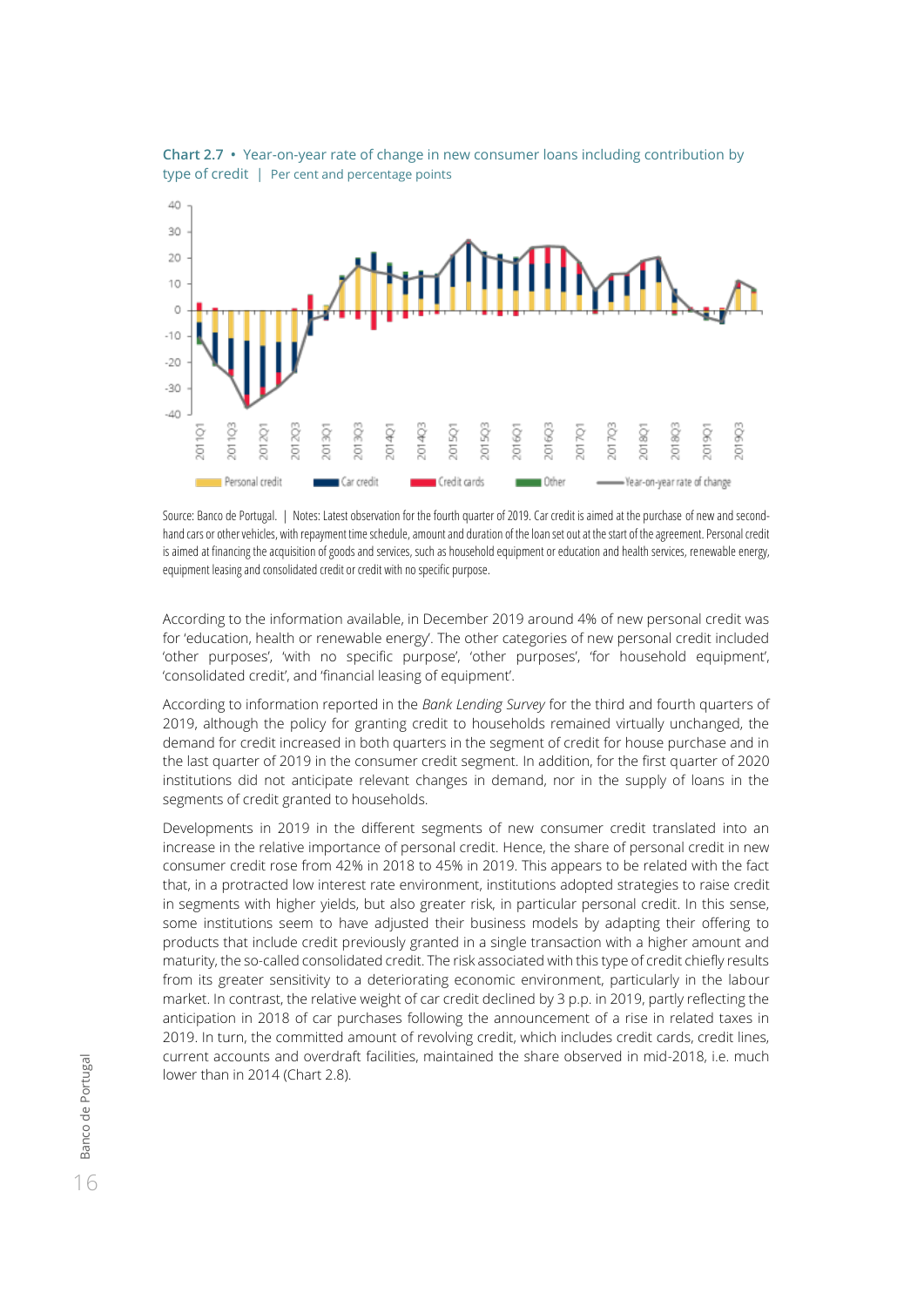



Source: Banco de Portugal. | Note: Revolving credit includes credit cards, credit lines, current accounts and overdraft facilities, to the committed amount.

According to the *Portuguese Household Finance and Consumption Survey* for 2017, 27% of households in the lowest net wealth group had loans that were not collateralised by real estate, the highest figure among all net wealth groups considered. The Box "Characterisation of the distribution of personal credit by Portuguese households according to the *Portuguese Household Finance and Consumption Survey in 2017*" describes the main features of borrowers who have entered into personal credit. This survey concludes that borrowers with a lower income profile who have a median personal credit value of €5,000 are mostly the youngest, with greater job insecurity and a higher debt service ratio. This renders them more sensitive to adverse shocks to both income and interest rates.

### Interest rates on credit for house purchase remained low

The interest rate on new consumer credit stood at around 7% in December 2019, i.e. slightly below the value observed in 2018, but much higher than the interest rate on new credit for house purchase, which reached 1% in December 2019 (Chart 2.9). This difference between the interest rates applied to credit for house purchase and to consumer credit results from a higher risk level in consumer credit as shown by a historically much higher default rate.

The Banco de Portugal's interaction with financial institutions shows that it is possible to conclude that the decline in interest rates on new credit may partly reflect an increase in competition among institutions, including credit intermediaries entering the market in an ancillary capacity. Whereas in consumer credit the role played by intermediaries is historically relevant (accounting for around 46% of the amount of credit granted to consumers in 2018), in the case of credit for house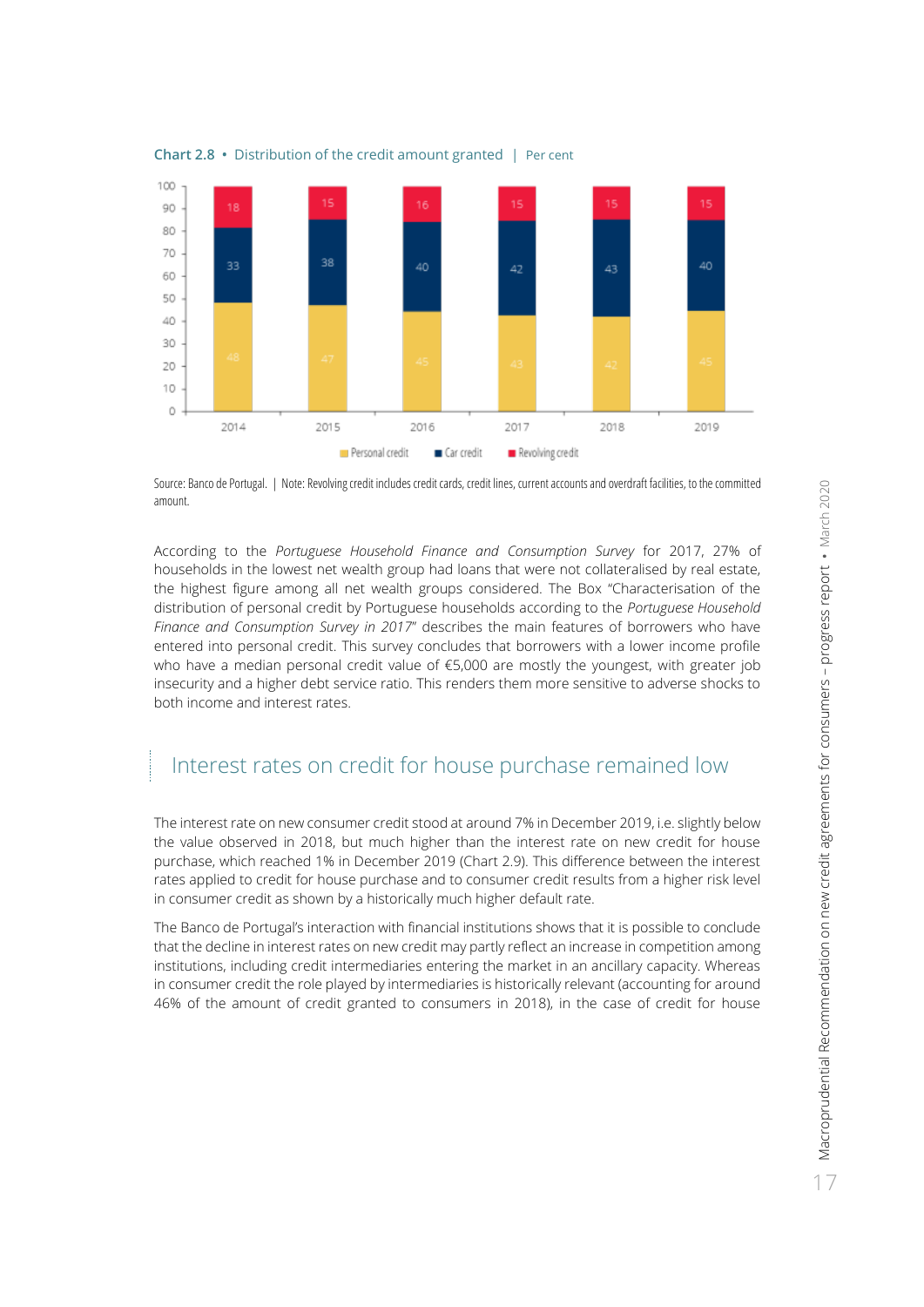purchase they recently started to become relevant.**<sup>10</sup>** In fact, amid low interest rates, increased competition may have become more important, boosted by the role played by credit intermediaries in an ancillary capacity in credit for house purchase , and would have stimulated the renegotiation of housing credit agreements, which tripled from 2015 to 2018.**<sup>11</sup>**



#### **Chart 2.9 •** Interest rates on new credit | Per cent

Source: Banco de Portugal. | Notes: Latest observation: December 2019.

The market for new credit for house purchase continued to comprise predominantly variable-rate agreements. In the case of consumer credit, the share of loans with a rate fixation period of less than one year has been declining since 2017, while the proportion of loans with a rate fixation period of over five years rose considerably.

**<sup>10</sup>** For further details, see *Retail Banking Markets Monitoring Report*

[https://www.bportugal.pt/sites/default/files/anexos/pdf-boletim/retail\\_banking\\_markets\\_monitoring\\_report\\_2018.pdf.](https://www.bportugal.pt/sites/default/files/anexos/pdf-boletim/retail_banking_markets_monitoring_report_2018.pdf) **<sup>11</sup>** For further details see the December 2019 *Financial Stability Report* [https://www.bportugal.pt/sites/default/files/anexos/pdf](https://www.bportugal.pt/sites/default/files/anexos/pdf-boletim/ref_12_2019_en.pdf)[boletim/ref\\_12\\_2019\\_en.pdf.](https://www.bportugal.pt/sites/default/files/anexos/pdf-boletim/ref_12_2019_en.pdf)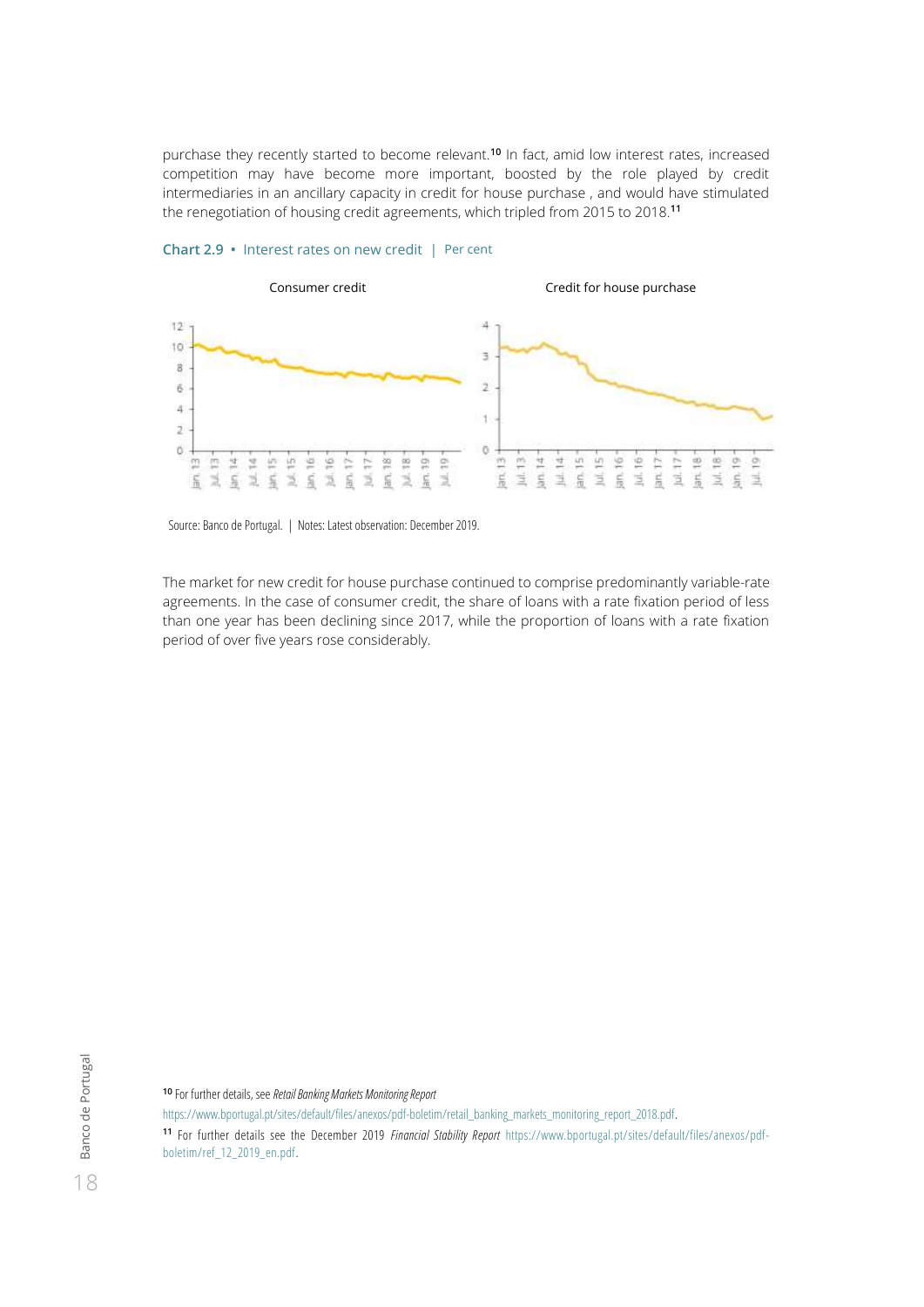## <span id="page-20-0"></span>**3** Assessment of the degree of implementation of the Recommendation

During 2019 the Banco de Portugal continued to assess the Recommendation's degree of implementation through monthly reporting by 13 previously scrutinised institutions, representing around 95% of new credit to households. In addition, each institution is asked to present a selfassessment report on an annual basis, which is subject to the approval of the respective management board. The Banco de Portugal has also been assessing the measures taken by all institutions in view of the Recommendation, based on the data reported through the Central Credit Register.

As explained in the first progress report, the first few months of implementation of the Recommendation were affected by credit business for which the borrower's creditworthiness assessment was carried out prior to its entry into force. This was particularly evident in credit for house purchase, for which the period between the creditworthiness assessment and the release of funds is longer than for consumer credit. Hence, as at July 2018, also due to some difficulties involved in the Recommendation's operational implementation by the institutions, credit agreements were mostly based on solvency criteria that did not coincide with those established in the Recommendation. Therefore, data for July 2018 were used as a starting point to assess the evolution of the borrower's risk profile throughout the period under review.

The first *Macroprudential Recommendation on new credit agreements for consumers - progress report* analysed the period from July 2018 to March 2019. In turn, this Report scrutinised the months from July 2018 to December 2019, especially developments from March 2019 onwards.

## Institutions reinforced compliance with the limits set out in the Recommendation

In accordance with the Recommendation, new credit agreements should observe an LTV ratio limit of:

- **•** up to 90% for credit for own and permanent residence;
- **•** up to 80% for other new credit for house purchase ;
- **•** up to 100% for new credit for house purchase and credit for purchasing property held by the credit institutions and for property financial leasing agreements.

The calculation of the LTV ratio denominator should use the minimum between the purchase price and the appraisal value. In fact, prior to the entry into force of the Recommendation, banks privileged the use of the appraisal value.

The definition of LTV ratio limits translated into a change in the distribution of new credit for house purchase by range of this ratio. Hence, this credit's agreements with an LTV ratio of more than 90% became insignificant: in July 2018, 22% of new credit had an LTV ratio of more than 90%, compared to only 4% in March 2019 and declining to 2% in December 2019. In July 2018, 18% of new credit for house purchase had an LTV ratio of between 80% and 90%. This share increased consistently over the second half of 2018, stabilising at around 50% of new business over the course of 2019 (Chart 3.1). However, the average ratio of new credit for the purchase of own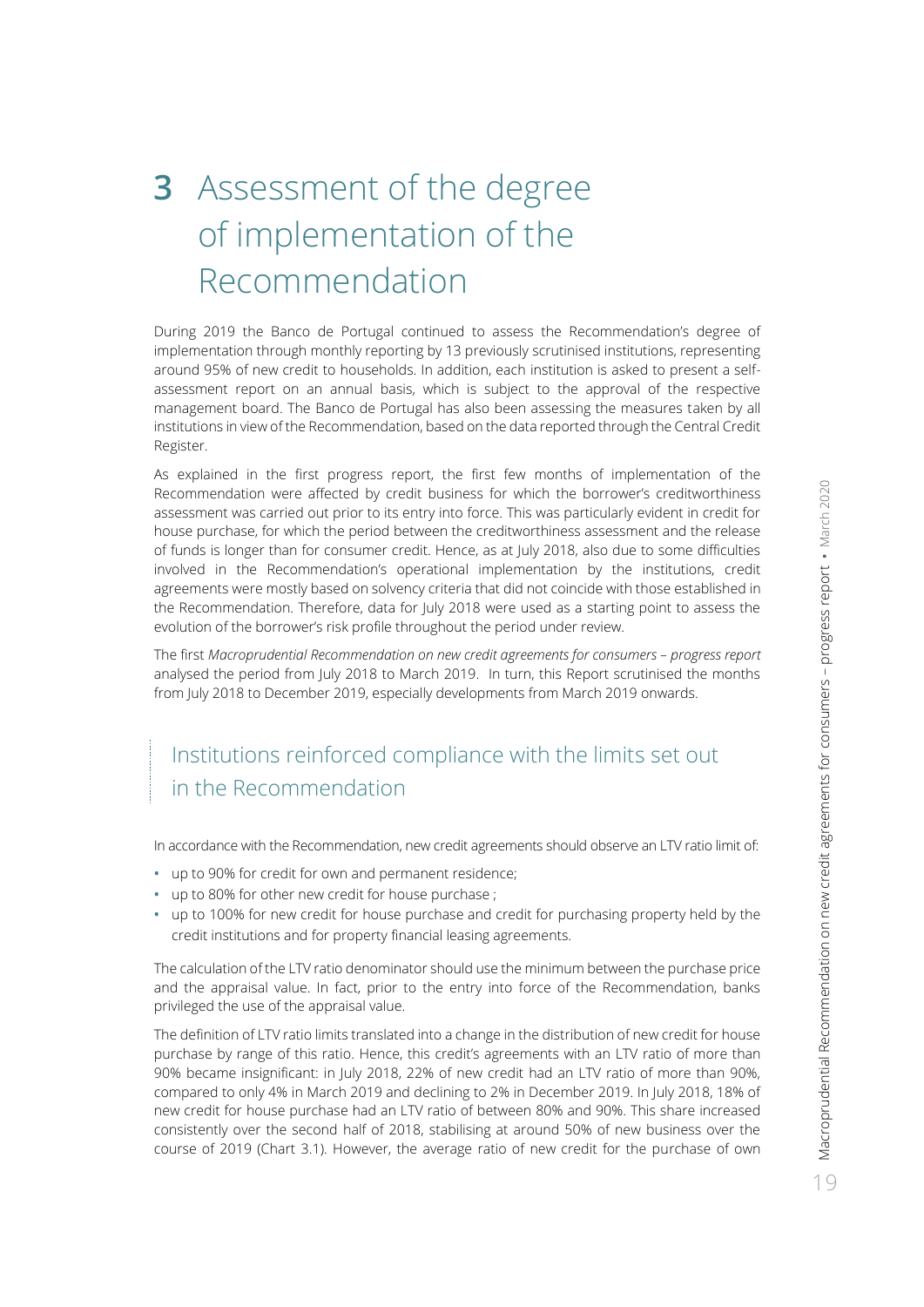permanent residence within the 80%-90% range was about 88% in December 2019, i.e. very close to the upper limit of the range. The change in the distribution of the LTV ratio shows a decline in the risk assumed by institutions, given that the borrower should have at least 10% of own capital when purchasing an own permanent residence. The amount of new business with an LTV ratio above 100% was nil as at December 2019, which translated into a decline in credit granted for purchasing property held by the institutions.





In a context of sharp growth in residential real estate market prices, setting limits only to the LTV ratio tends to lose its effect, given that as the collateral value increases for a given credit amount the ratio tends to decline, thus becoming less tight. Alternatively, for a given LTV ratio a rise in the collateral value in itself enables the amount of credit granted to be raised. It is therefore important to set out limits to the DSTI ratio and the maturity simultaneously. Overall, the macroprudential Recommendation contributes to the reduction of the feedback loop between credit for house purchase and real estate prices.

In addition, the definition of the LTV ratio considered in the macroprudential Recommendation, having as denominator the minimum between the purchase value and the appraisal value of the property and taking into account that the appraisal value has been standing on average systematically above the purchase value, makes it possible to avoid financing 100% of the housing purchase price. Indeed, the minimum between the property's purchase price and appraisal value moved closer, on average, to the purchase price than to the appraisal value (Chart 3.2). The average LTV ratio calculated on the basis of the appraisal value declined by about 2 p.p. from 72% to 70% between July 2018 and December 2019, while the average LTV ratio based on the purchase price remained constant at around 77%.

Source: Banco de Portugal. | Note: Based on information reported by a sample of 13 institutions.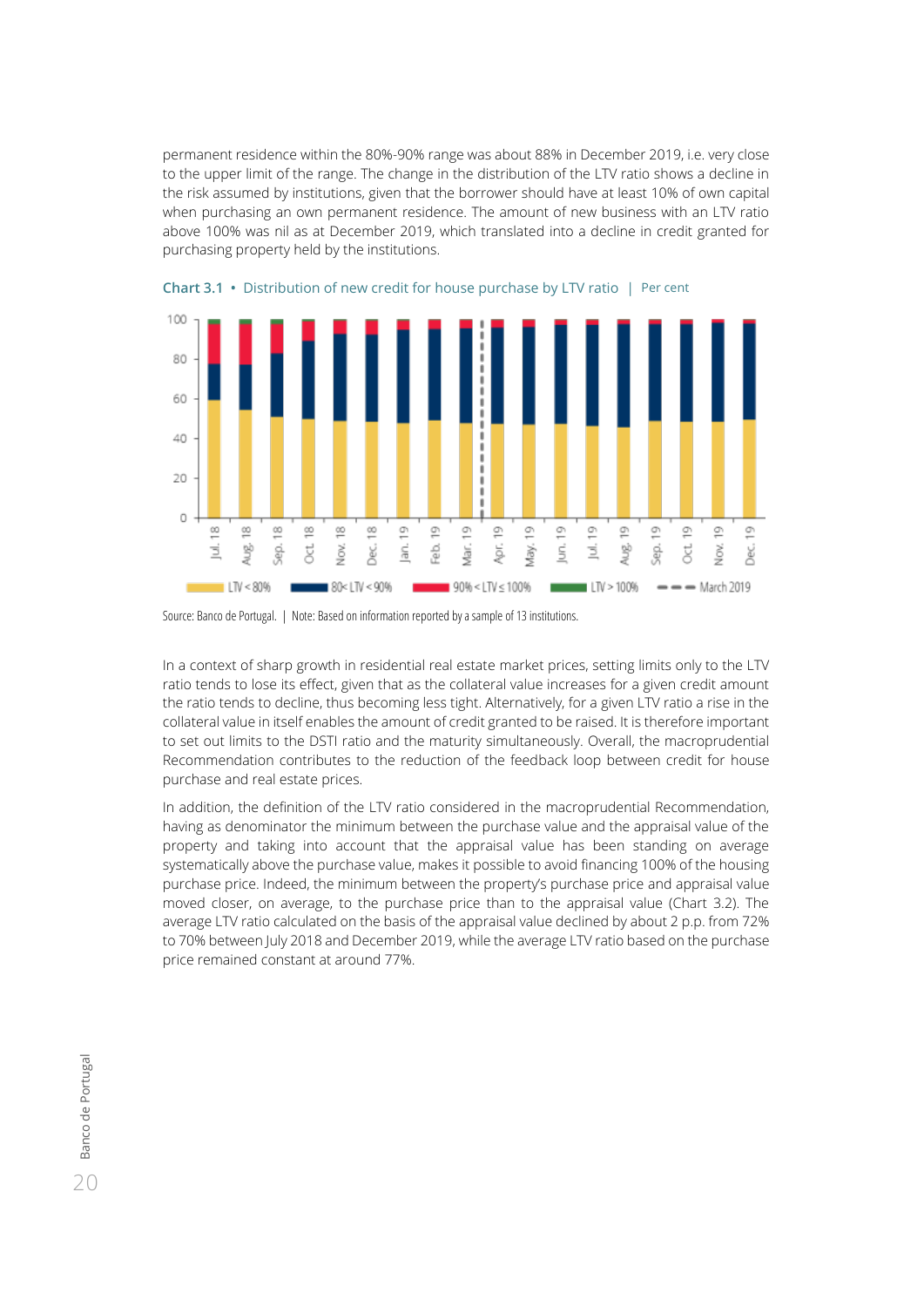

**Chart 3.2 •** Evolution of the LTV ratio for new credit for own permanent residence | Per cent

Source: Banco de Portugal. | Note: Based on information reported by a sample of 13 institutions. In some periods the value of the average LTV ratio weighted by the credit amount is different from the minimum between the value of the average LTV ratio weighted by the credit amount based on the purchase price and based on the appraisal value. This is due to the fact that in some cases the minimum is the purchase price and in others the appraisal value.

Furthermore, from July 2018 to December 2019 the average purchase prices and the average appraisal value grew 6% and 7% respectively in annual average terms. In turn, the average value of agreements in the period under review rose by 5% (Chart 3.3). In this period disposable income in Portugal recorded an (estimated) annual average rate of change of 4%, i.e. below the change in housing prices, with the DSTI ratio limit, jointly with the limit to maturity, acting as "automatic stabiliser".



**Chart 3.3 •** Difference between the appraisal value and the purchase price over the purchase price | Per cent

Source: Banco de Portugal. | Note: Based on information reported by a sample of 13 institutions.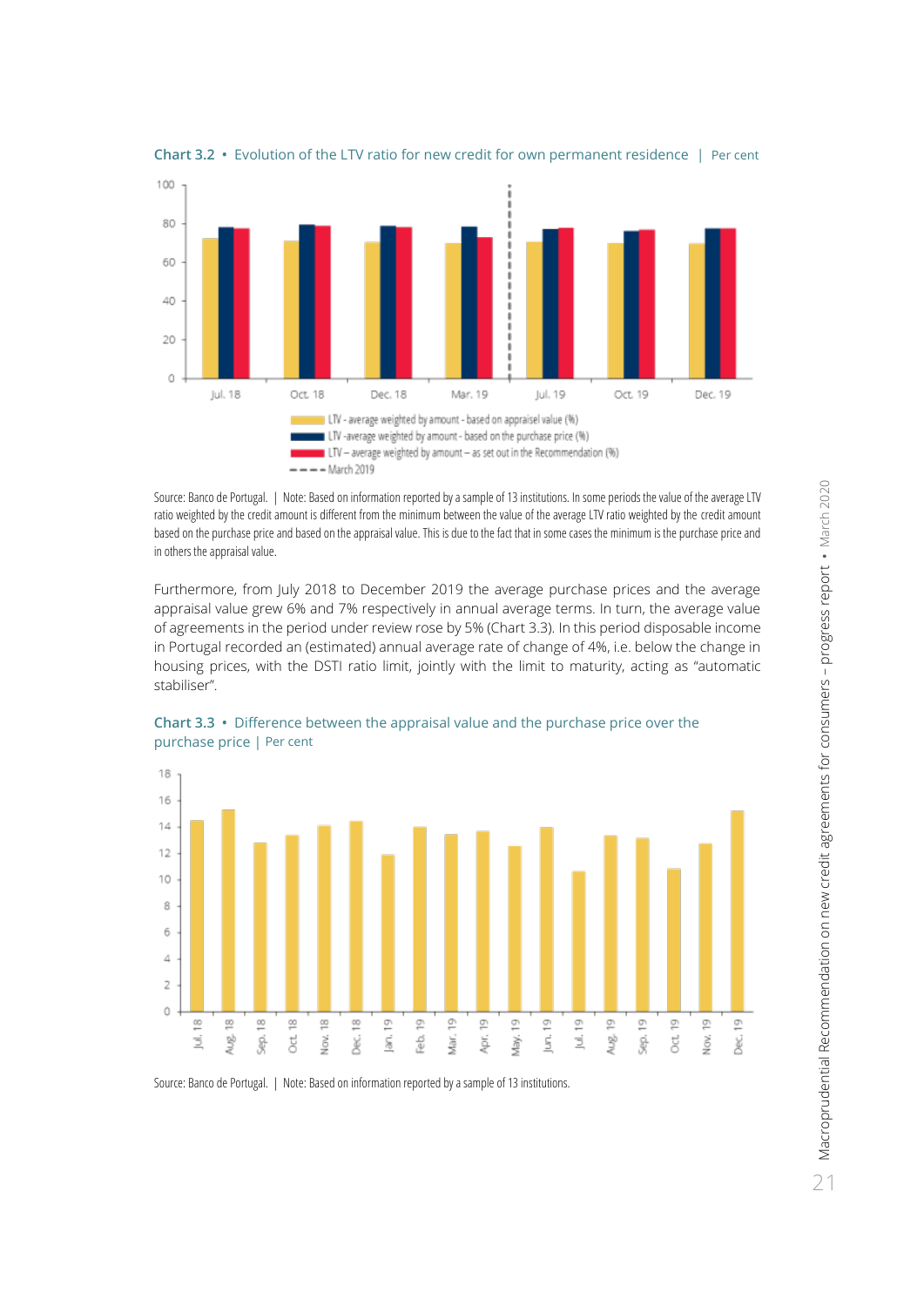In accordance with the Recommendation, and even before the latest adjustment,**<sup>12</sup>** the DSTI ratio should not exceed 50%, with the following exceptions:

- **•** up to 20% of the total amount of credit granted by each institution in each year may be granted with a DSTI ratio of up to 60%;
- **•** up to 5% of the total amount of credit granted by each institution in each year may exceed the limits to the DSTI.

The calculation of the DSTI ratio assumes that the monthly instalment of new business is constant throughout the agreement's lifetime and considers the impact of a rise in the interest rate applied, which varies according to the original maturity of the agreement and the interest rate scheme. Hence, it is possible to assess whether borrowers are able to bear the effects on the debt service of a rise in interest rates.**<sup>13</sup>** A reduction in income when the borrower is aged 70 and over at the expiry of the agreement was also considered. The requirement of calculating the DSTI assuming a constant instalment scheme aims to avoid considering the lowest-value instalments, which would imply a more favourable DSTI for consumers in the short term, possibly creating the illusion of ability to service debt over the whole lifetime of the agreement.

In December 2019 around 92% of new credit for house purchase and new consumer credit was granted to borrowers with a DSTI ratio of 50% or less, compared to 77% in July 2018 and 89% in March 2019. The share of new business regarding consumer credit and credit for house purchase with a DSTI ratio between 50% and 60% underwent few changes from July 2018 and December 2019, standing at around 7%, i.e. much lower than the 20% limit provided for in the Recommendation in this period. New credit for house purchase and new consumer credit with a DSTI ratio of over 60% in July 2018 accounted for 15% of new business, and in March 2019 for around 4%, being within the 5% limit established in the Recommendation. This share continued to show a downward trend, reaching around 3% in December 2019 (Chart 3.4).



**Chart 3.4 •** Distribution of new credit by limit to the DSTI ratio | As a percentage of total credit

Source: Banco de Portugal. | Note: Based on information reported by a sample of 13 institutions.

**<sup>12</sup>** The amendment to these exceptions will only enter into force on 1 April 2020.

**<sup>13</sup>** In the case of a borrower aged 70 and over at the planned expiry of the agreement, a reduction in income of at least 20% of current annual income shall be considered, weighted by the ratio of the number of years of the agreement in which a borrower is aged 70 and over to the total maturity of the agreement. This reduction in income shall not be considered if at the time of the creditworthiness assessment the borrower is already retired.

https://www.bportugal.pt/sites/default/files/anexos/pdf-boletim/acompanhamento\_recomendacao\_macroprudencial\_2019\_en.pdf.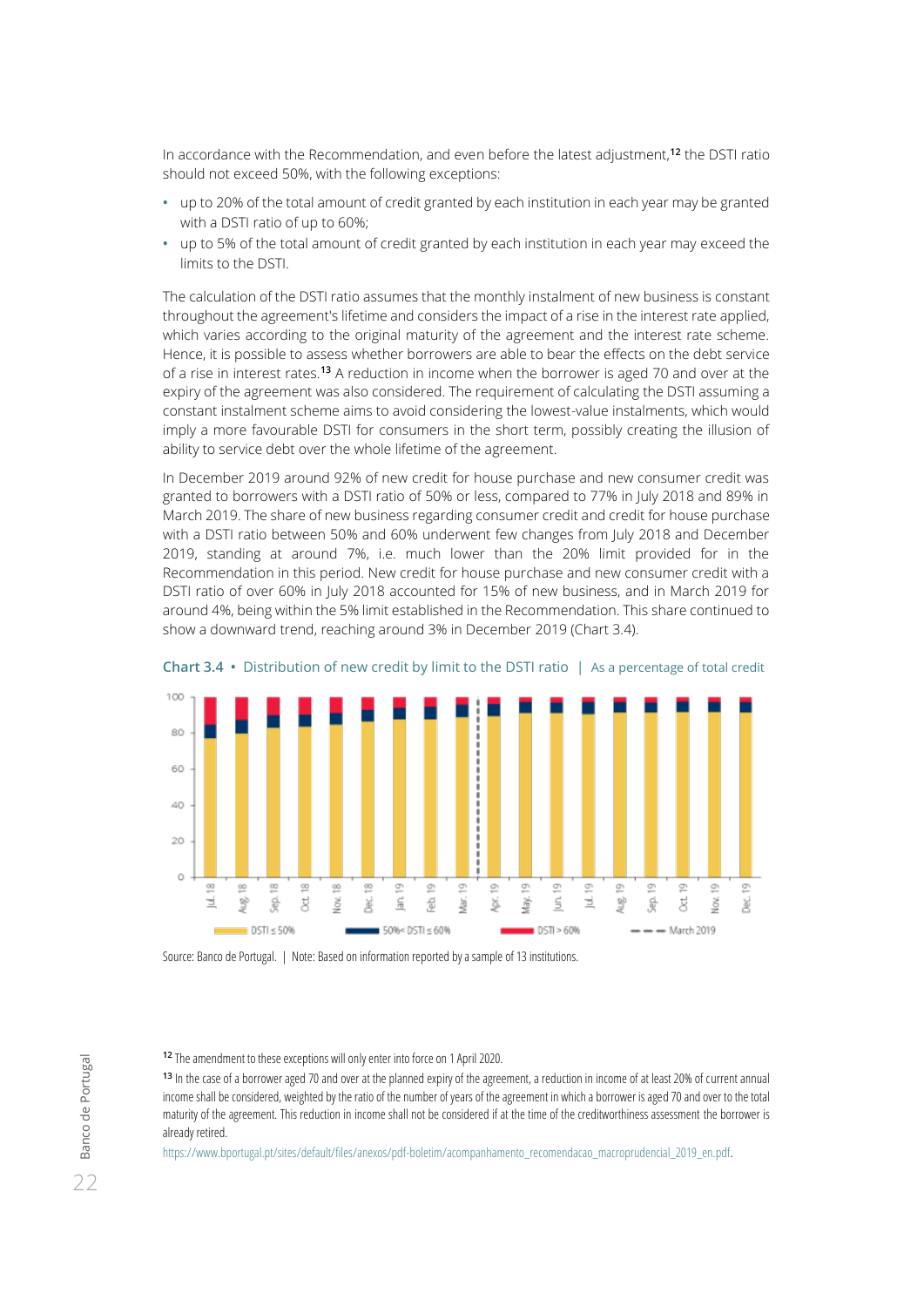With regard to the maturity, the Recommendation establishes an upper limit of 40 years for new credit for house purchase and 10 years for new consumer credit. Also, for new credit for house purchase it sets convergence towards an average maturity of 30 years by 2022.

Limits to maturity have been complied with, for new credit for house purchase from October 2018 onwards and for consumer credit since the entry into force of the Recommendation.

Taking into consideration the distribution of credit by maturity range, in December 2019 over 90% of new credit for house purchase had a maturity of 20 to 40 years, while credit with a maturity of over 40 years was immaterial. The maturities of consumer credit increased following a growth trend, since the share of credit with a maturity of 5 to 10 years was 81% in July 2018, 84% in March 2019 and 85% in December 2019 (Chart 3.5).



#### **Chart 3.5 •** Distribution of new credit by maturity range

The weighted average maturity per credit amount declined from 33.4 years in July 2018 to 33 years in March 2019 and 32.6 years in December 2019. The minimum weighted average maturity observed was 30.9 years and the maximum was 34.7 years in December 2019. This dispersion implies distinct convergence needs across institutions (Chart 3.6).



**Chart 3.6 •** Maturity of new credit for house purchase | In years

Source: Banco de Portugal.

Source: Banco de Portugal. | Note: Based on information reported by a sample of 13 institutions.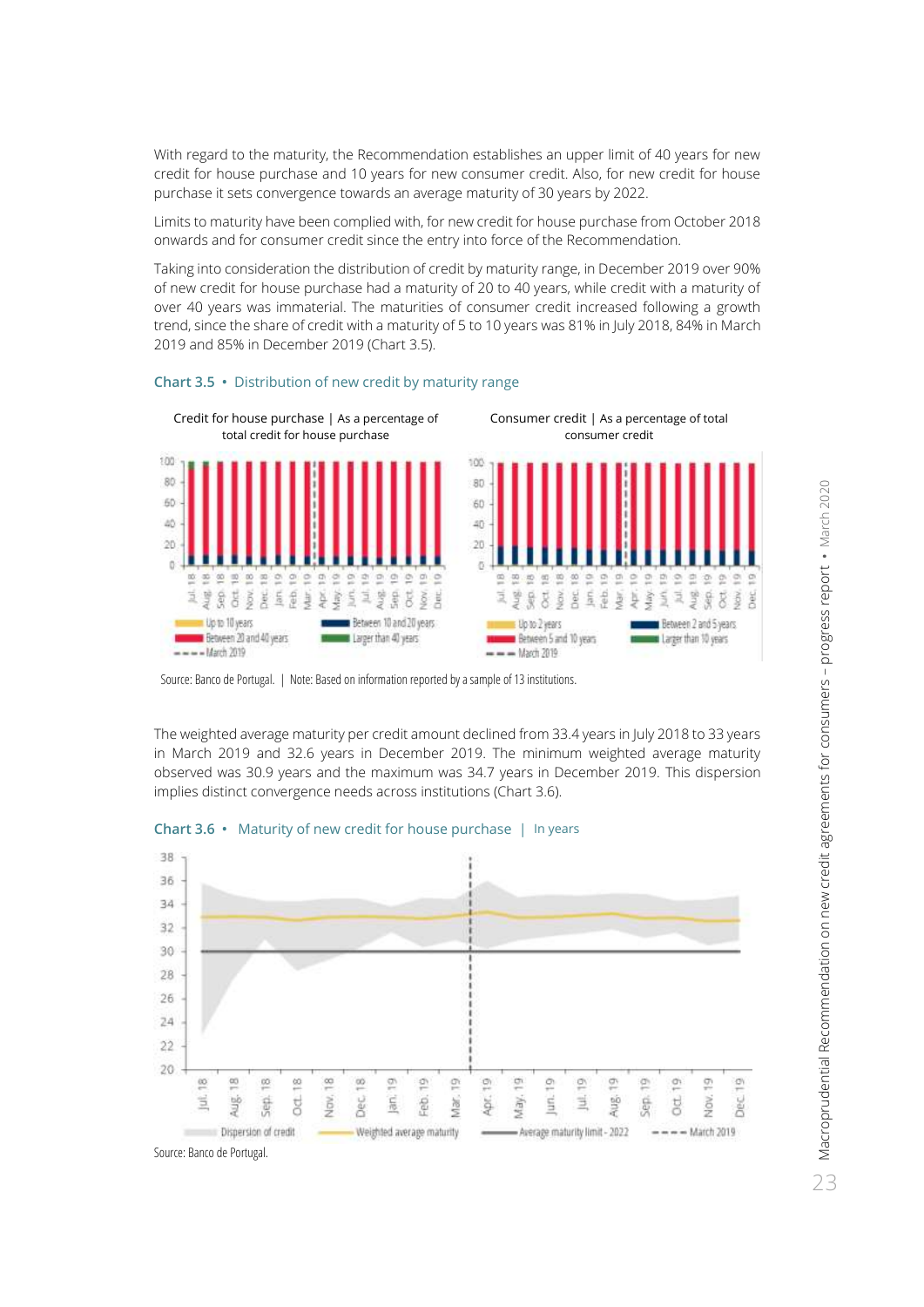The weighted average maturity of consumer credit was about 6.4 years in July 2018, increasing to around 8 years in March 2019, a figure that was maintained in December 2019.

To review in greater detail the increase in the maturity of consumer credit in the 5-10 year range, the evolution of personal and car credit maturities is subject to a disaggregated analysis.

In the fourth quarter of 2019 the share of personal credit granted with a maturity of 7 to 10 years accounted for around 60% of new personal credit, growing by about 10 p.p. from the first quarter of 2019. This increase became more marked in the most recent period. 56% of new car credit was granted with a maturity of 7 to 10 years in the last quarter of 2019, compared to around 53% in the first quarter of 2019 (Chart 3.7).



**Chart 3.7 •** Total amount of new consumer credit, by maturity range | Per cent

Source: Banco de Portugal. | Note: Excludes operations falling outside the scope of the Recommendation, namely lower than the equivalent to tenfold the guaranteed monthly minimum wage in 2018. Personal credit includes home improvements purposes. Latest observation: fourth quarter of 2019.

Finally, a high degree of compliance with the Recommendation continues to be observed with regard to the regular payments requirement, as in December 2019 only around 4% of total new credit did not comply with this requirement. As in March 2019, most of the explanations presented by institutions for not complying with this requirement involves the granting of bridging loans (loans with only capital drawdowns, e.g. for down payments).

### The borrowers' risk profile continued to improve

According to the distribution of new credit by income range, the share of credit for house purchase is higher in the case of borrowers with higher monthly net income. In contrast, new consumer credit has a higher weight in credit granted to borrowers with lower monthly net income (Chart 3.8).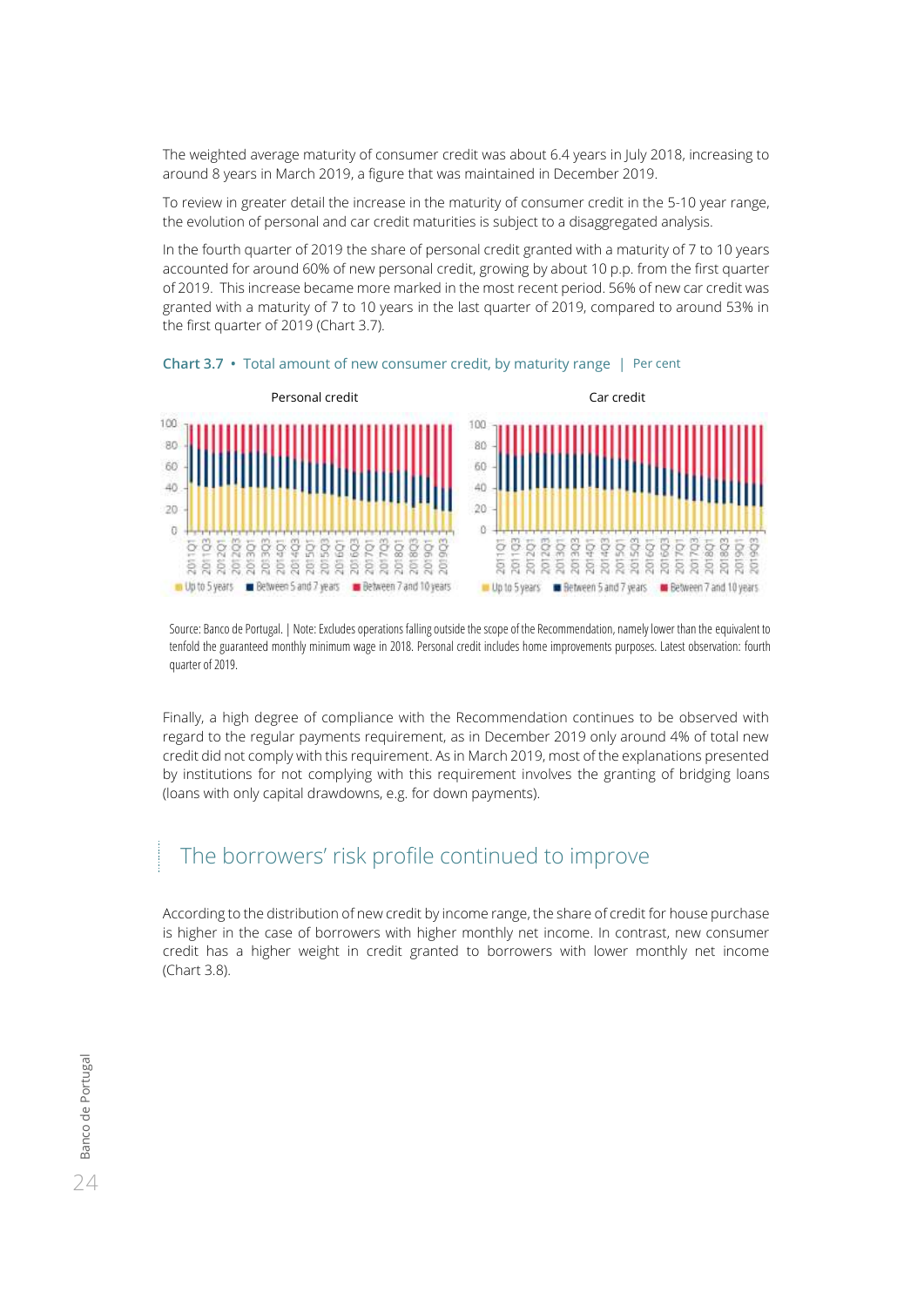

**Chart 3.8 •** New credit regarding consumer credit and credit for house purchase by income range | Per cent

Source: Banco de Portugal. | Note: Based on information reported by a sample of 13 institutions.

Between July 2018 and December 2019 there was a considerable decline in the concentration of credit for house purchase and consumer credit granted with a DSTI ratio of over 60% in all brackets of the net monthly income of borrowers (Chart 3.9). This largely reflects the evolution of new credit for house purchase and seems to mirror a change in credit standards, reducing the share of credit granted to borrowers combining a DSTI ratio above 50% with lower monthly net income. In turn, there was an increase in credit granted to borrowers with a net monthly income of more than €1,200 and a DSTI ratio of 50% or less.



**Chart 3.9 •** New credit for house purchase and new consumer credit by interval of DSTI ratio and net monthly income of borrowers | Per cent

Source: Banco de Portugal. | Note: Based on information reported by a sample of 13 institutions.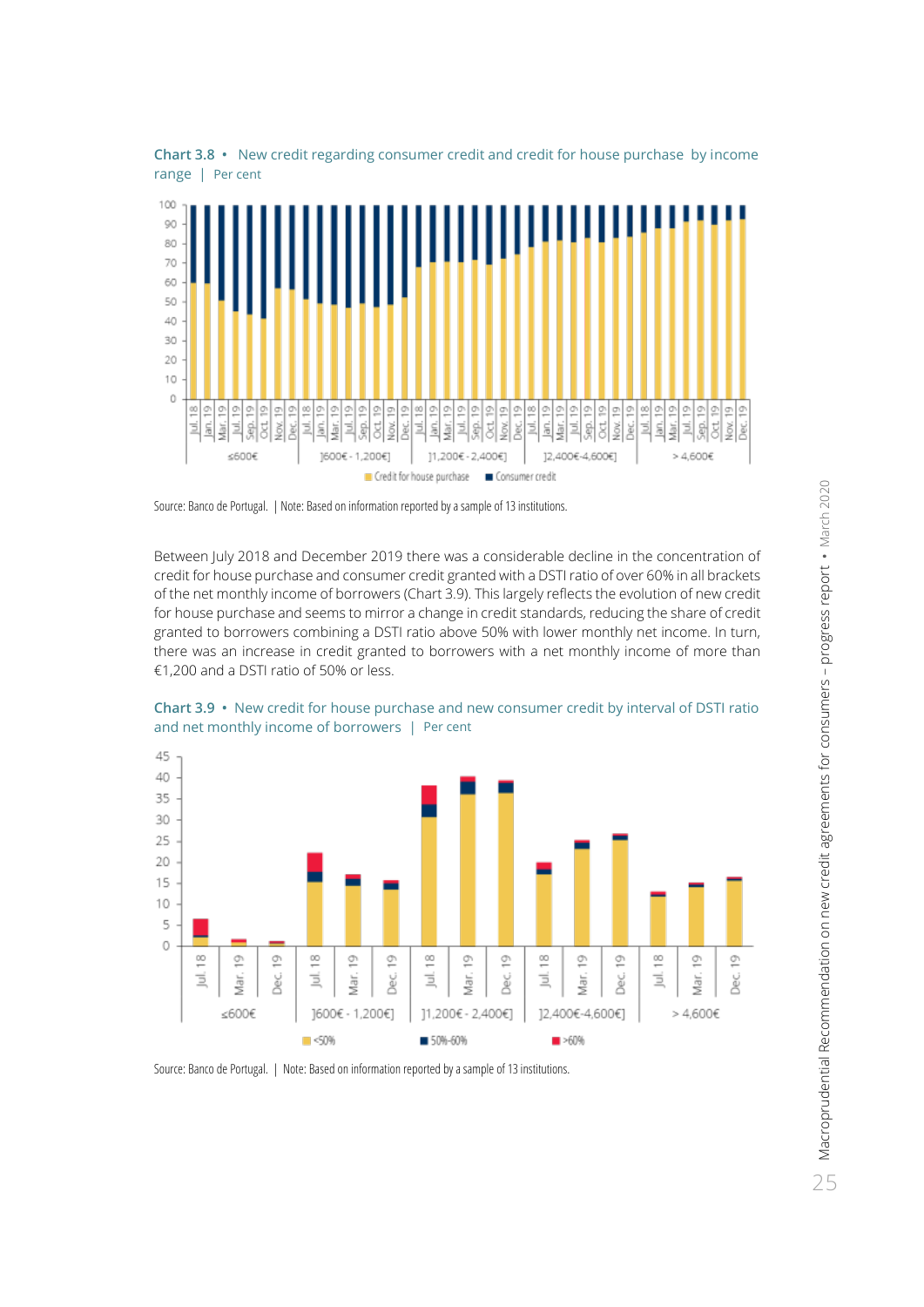Borrowers with a net monthly income of €600 or less and a DSTI ratio higher than 50% show a residual value of new credit for house purchase (0.4%) and new consumer credit (0.9%) (Chart 3.10).



**Chart 3.10 •** New credit by interval of DSTI ratio and net monthly income of borrowers | Per cent

Source: Banco de Portugal. | Note: Based on information reported by a sample of 13 institutions.

From July 2018 to December 2019 new consumer credit concentrated on borrowers within the €600-€1,200 and €1,200-€2,400 income brackets. There was a joint increase in the amounts of credit for house purchase and consumer credit granted to borrowers with net income from €1,200 to €2,400 between July and December 2019.

Since the entry into force of the macroprudential Recommendation, there has been an improvement in the borrowers' risk profile, partly reflected in an increase in credit for house purchase y granted to borrowers with monthly net income above €1,200.

There was also an improvement in the risk profile of borrowers with credit for house purchase since the entry into force of the Recommendation, considering the combination of the DSTI and LTV ratios. This improvement is evident from the analysis of the share of credit granted to higherrisk borrowers. In July 2018 the share of loans with a high risk profile was 35%, declining to 9% in March 2019 and standing at only 4% in December 2019. This was offset by an increase in the share of credit for house purchase granted to borrowers with an intermediate risk profile, which stood at around 20% in July 2018 and at around 50% in March 2019 and December 2019. In turn, credit granted to borrowers with a low risk profile remained stable in the period under review (Chart 3.11).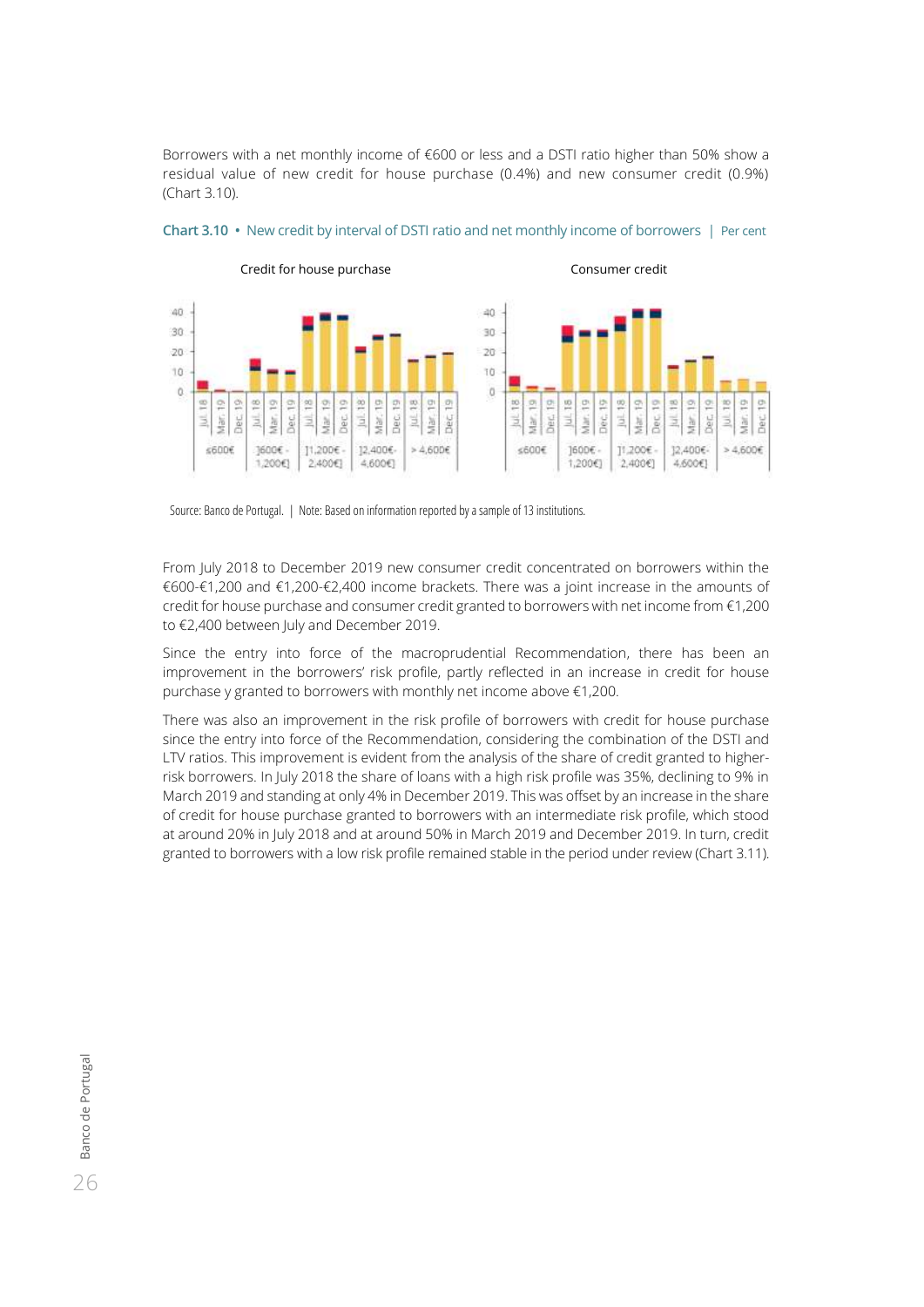

**Chart 3.11 •** Borrowers' risk profile in new credit for house purchase | Per cent

Source: Banco de Portugal. | Notes: Based on information reported by a sample of 13 institutions. Low risk: DSTI≤50% and LTV≤80%; High risk: DSTI≤60 % and/or LTV≤90 %; Intermediate risk: other cases.

The fact that a lower share of credit is granted to borrowers with a high risk profile, considering the combination of the DSTI ratio and the LTV ratio, will tend to increase institutions' resilience to a possible deterioration of economic conditions. Hence, there is evidence that institutions have implemented more appropriate practices when granting credit for house purchase, reducing credit granted to borrowers with a higher risk profile, thus decreasing the probability of default. In turn, compliance with the limits established in the Recommendation appears to have improved borrowers' ability to service debt, making them less sensitive to interest rate rises and income reductions.

## No significant changes were identified in the pattern of credit granted outside the scope of the Recommendation

With regard to credit for an amount equal to or lower than the equivalent to tenfold the guaranteed monthly minimum wage, credit in the form of credit cards and credit in the form of overdraft facilities, no significant changes were identified in the pattern of credit granted since the entry into force of the Recommendation. There was a very significant increase in credit in the form of overdraft facilities in October 2018, but it was due to a correction in the reporting of an institution, and not a result of the entry into force of the Recommendation (Chart 3.12).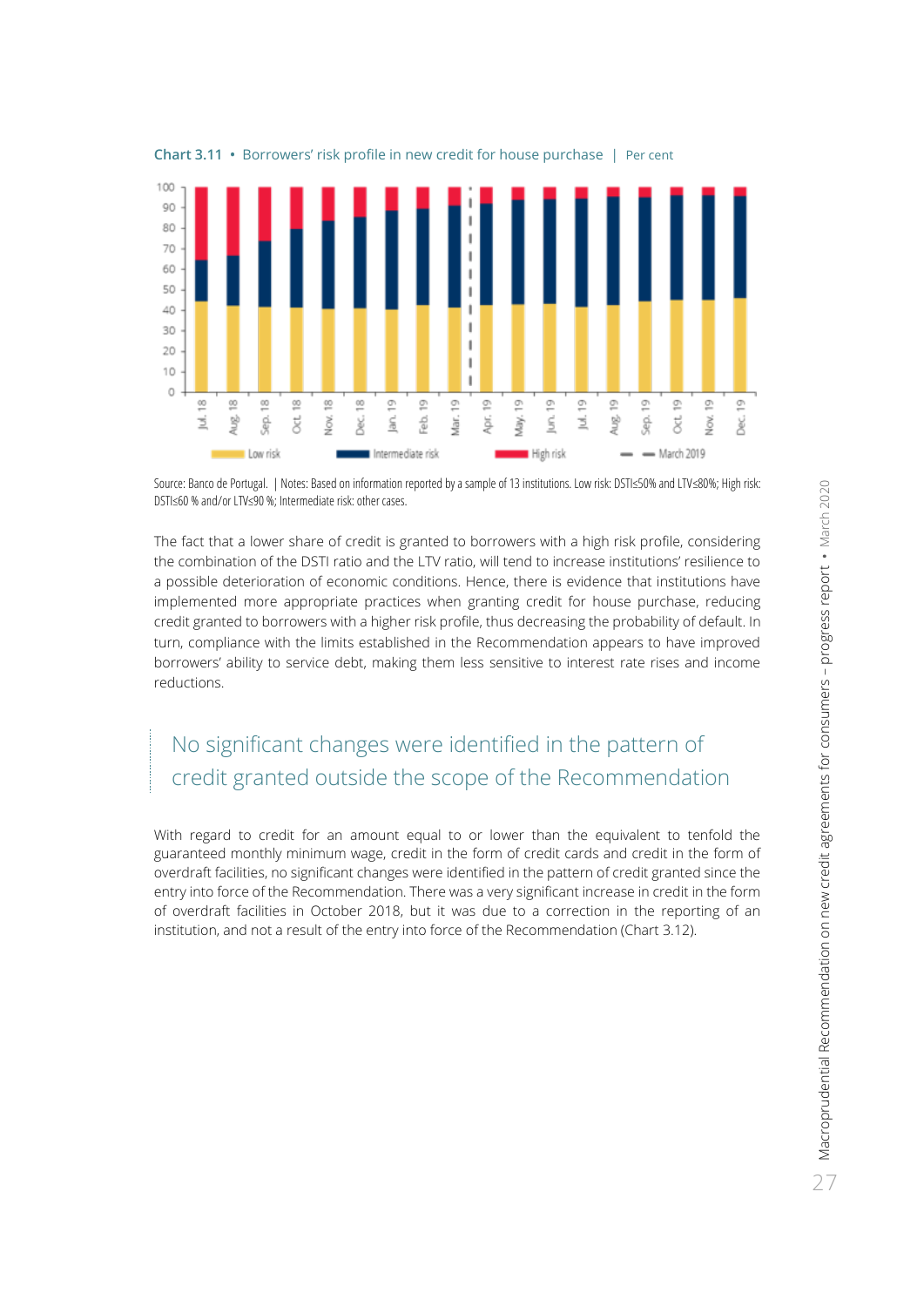

#### **Chart 3.12 •** New credit outside the scope of the Recommendation

Source: Banco de Portugal. | Notes: Based on information reported by a sample of 13 institutions. With regard to overdraft facilities, credit cards, credit lines and current accounts, this refers to the committed amount.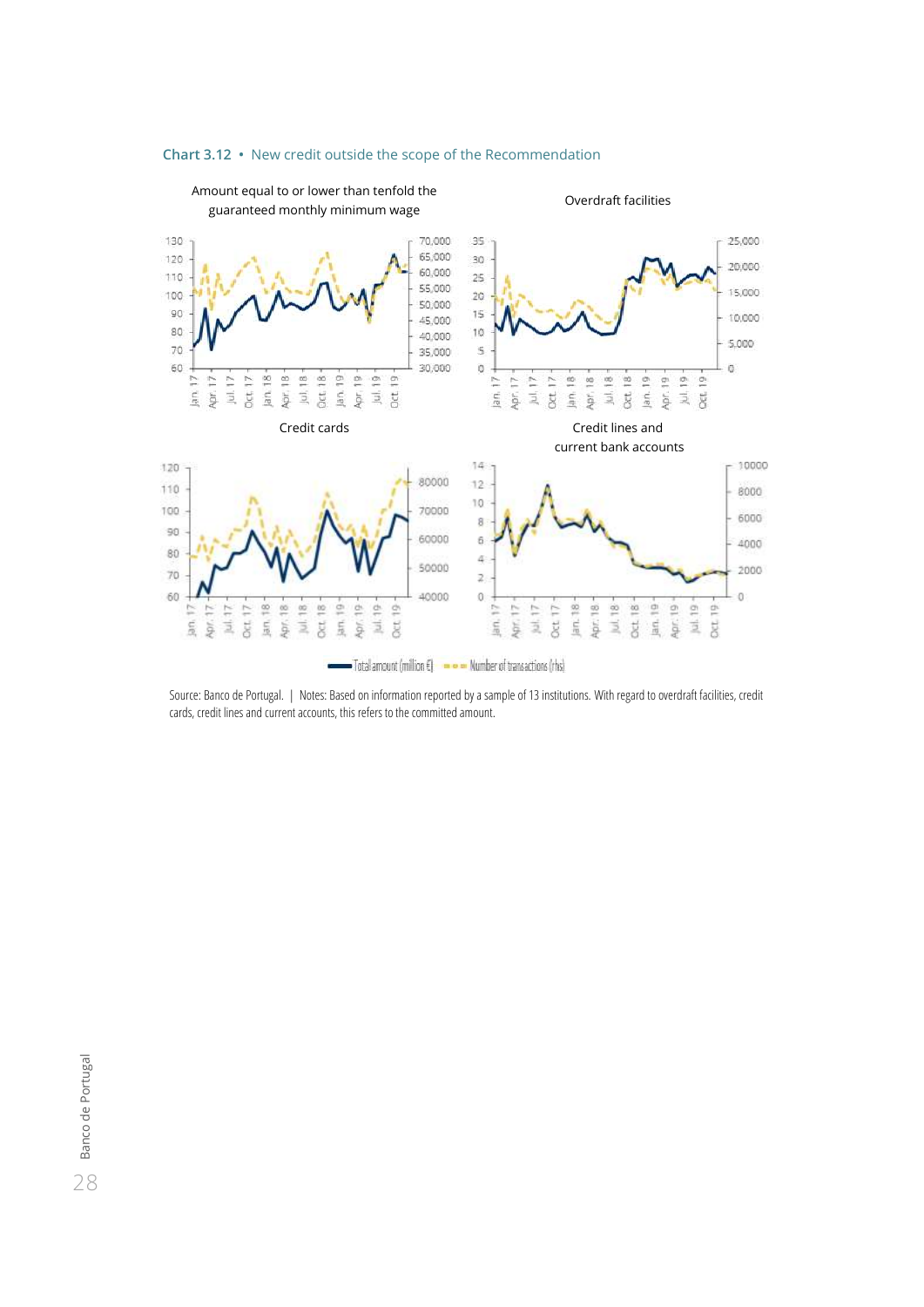#### <span id="page-30-0"></span>**Box 1 •** Characterisation of the distribution of personal credit by Portuguese households according to the Portuguese *Household Finance and Consumption Survey* in 2017

The financial situation of households is important for the resilience of the financial system. The greater the risk of default on credit obligations, the higher the indebtedness level of borrowers and/or the lower the net wealth.**<sup>14</sup>** The debt servicing ability of obligors with a high risk profile is particularly sensitive to interest rate rises and income reductions. This risk is more significant with a variable interest rate scheme and/or when households' indebtedness level is high or their liquid assets buffer is lower.

In the event of financial difficulties, it is more likely that households comply with the obligations of credit agreements for the purchase of or secured by own and permanent residence, because they value the safeguarding of their house. Hence, households with a high share of monthly income allocated to the payment of housing credit-related expenses and low levels of saving, when faced with an unanticipated negative shock on their income and/or a rise in their debt burden, will tend to substantially adjust their consumption level, also affecting residential investment decisions, with an impact on economic activity. On the other hand, given adverse shocks on their income level and/or a rise in the debt burden, a higher level of consumer credit default is expected.

The purpose of this box is to characterise borrowers who have entered into personal credit, based on the data collected through the Portuguese *Household Finance and Consumption Survey* (Portuguese acronym: ISFF) for 2017. Data from this Survey make it possible to characterise households according to their income percentile, education level, labour status, age, number of household members, among others. The ISFF was held on a sample of 5,924 households representative of the Portuguese population.

In 2017 almost half of the surveyed households (46%) held debt, and the median value of the ratio of debt service to the monthly income for indebted households was 14%.**<sup>15</sup>** Of total households, 9% held personal credit,**<sup>16</sup>** with a median value of €4,500 and a median value for the original maturity of loans of 4 years. For these households the median of the ratio of debt service (referring not only to personal credit but also to other loans households may have) to income stood at 16%.

Furthermore, income below the 20th and above the 90th percentiles refers to a lower number of households holding personal credit. In particular, only about 5% of households with income below the 20th percentile hold personal credit.

However, the behaviour of the median amount per household is slightly different, with households with income below the 20th, between the 40th and the 60th and above the 80th percentiles having a higher median amount of personal credit. Specifically, households with income below the 20th percentile show a median value of personal credit of around €5,000, while households with income in the 40th-60th, 80th-90th and above 90th percentiles show values amounting to €4,800, €5,000 and €15,300 respectively.

With regard to maturity, households with income below the 20th and between the 40th and the 60th percentiles entered into personal credit with a (median) maturity above the other income brackets. The median of the debt service ratio followed a downward trend based on the

**<sup>14</sup>** For further details see Costa, S. (2012). "Households' default probability: an analysis based on the results of the HFCS". Banco de Portugal, *Financial Stability Report*, November.

**<sup>15</sup>** For further details see Costa, Farinha, Martins and Mesquita (2020), *Banco de Portugal Economic Studies*, Vol. VI No 1, p. 25 to 52.

**<sup>16</sup>** Personal credit means loans not secured by immovable property, except for loans for purchasing a vehicle or another means of transport.

 $79$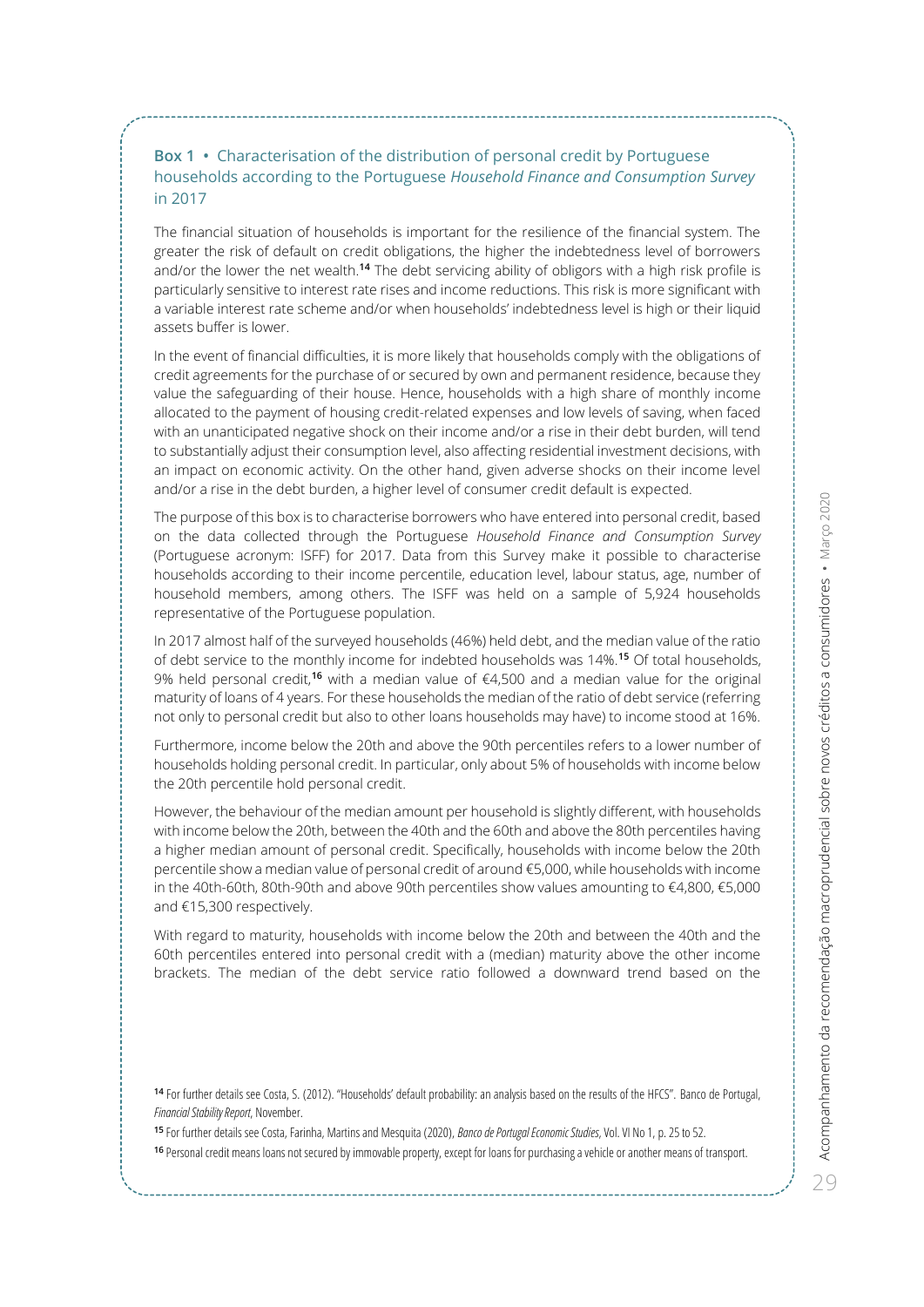

#### **Chart C1.1 •** Characterisation of personal credit



Households holding personal credit by income Total amount of personal credit by income percentile (median) | EUR thousands



Original maturity of personal credit agreements (median) | In years



Debt service ratio by income percentile (median) | Per cent



Source: Portuguese *Household Finance and Consumption Survey* 2017.

A breakdown of personal credit by purpose shows that this type of credit is chiefly intended for consumer spending (53%), home improvements or décor (16.5%) and debt consolidation (12.7%).

81% of households holding personal credit have only one personal loan. Households with income below the 40th percentile hold three personal loans at most, and only 0.6% of those below the 20th percentiles hold three personal loans. The total number of households with more than three personal loans is also low, and this is only observed in households with income over the 40th percentile (Chart C1.2).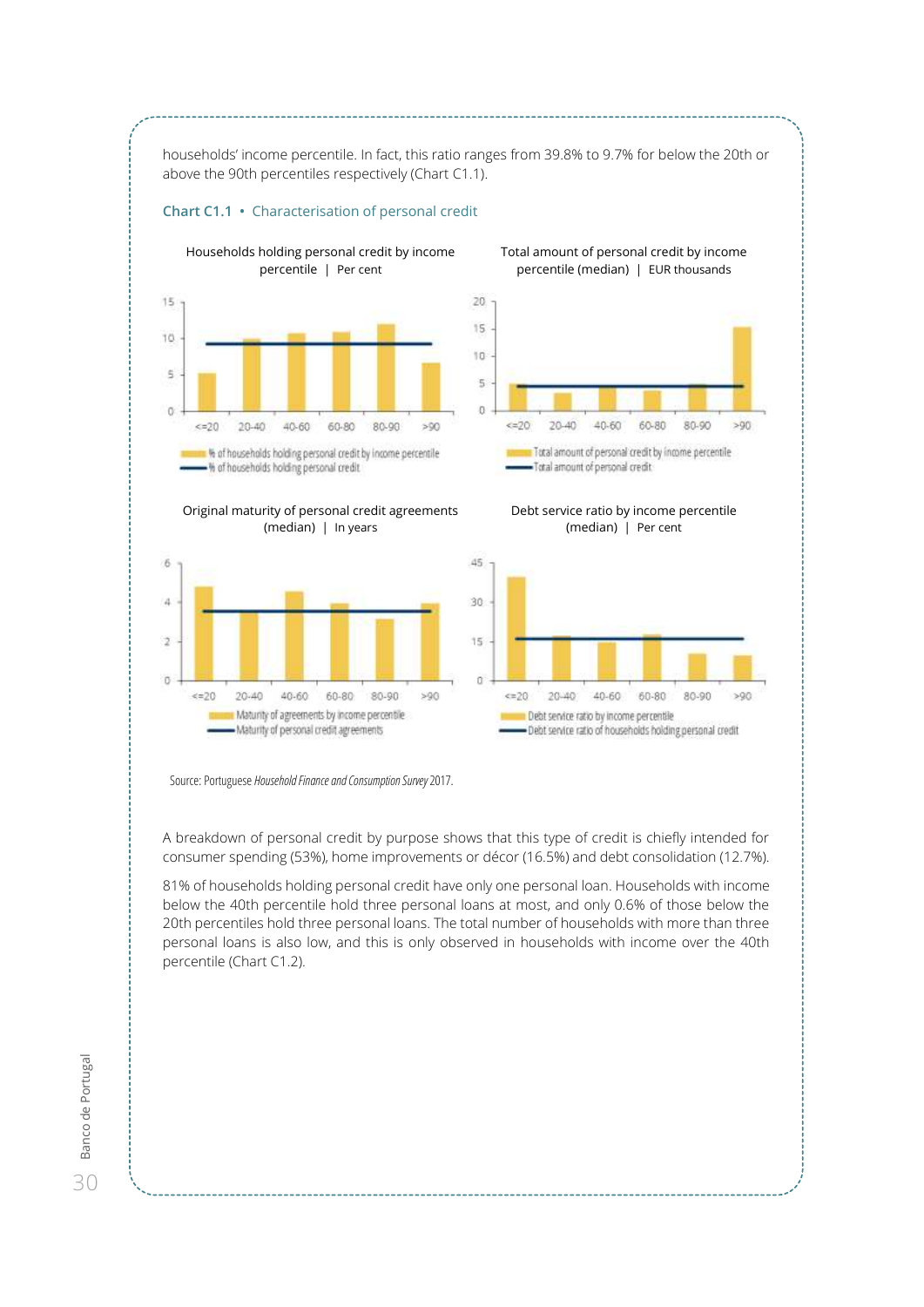

Source: Portuguese *Household Finance and Consumption Survey* 2017.

Overall, the share of households holding personal credit stands at around 12% in households whose reference person is aged under 55 and decreases with age from then onwards (Chart C1.3). In this context, the share of households with personal credit whose reference person is aged under 35 stands 10 p.p. above the share of those whose reference person is part of the older age group. In turn, as regards the debt service ratio, households whose reference person is aged 35- 64 tend to record a median debt service ratio higher than that of the other age groups. Indeed, households whose reference person is aged 35-64 show a median of the debt service ratio of about 17%, while those whose reference person is part of the older age group record a median of the debt service ratio of about 11% (Chart C1.3).

#### **Chart C1.3 •** Personal credit by age

Households holding personal credit, by age of the reference person | Per cent



Debt service ratio by age of the reference person (median) | Per cent



Source: Portuguese *Household Finance and Consumption Survey* 2017.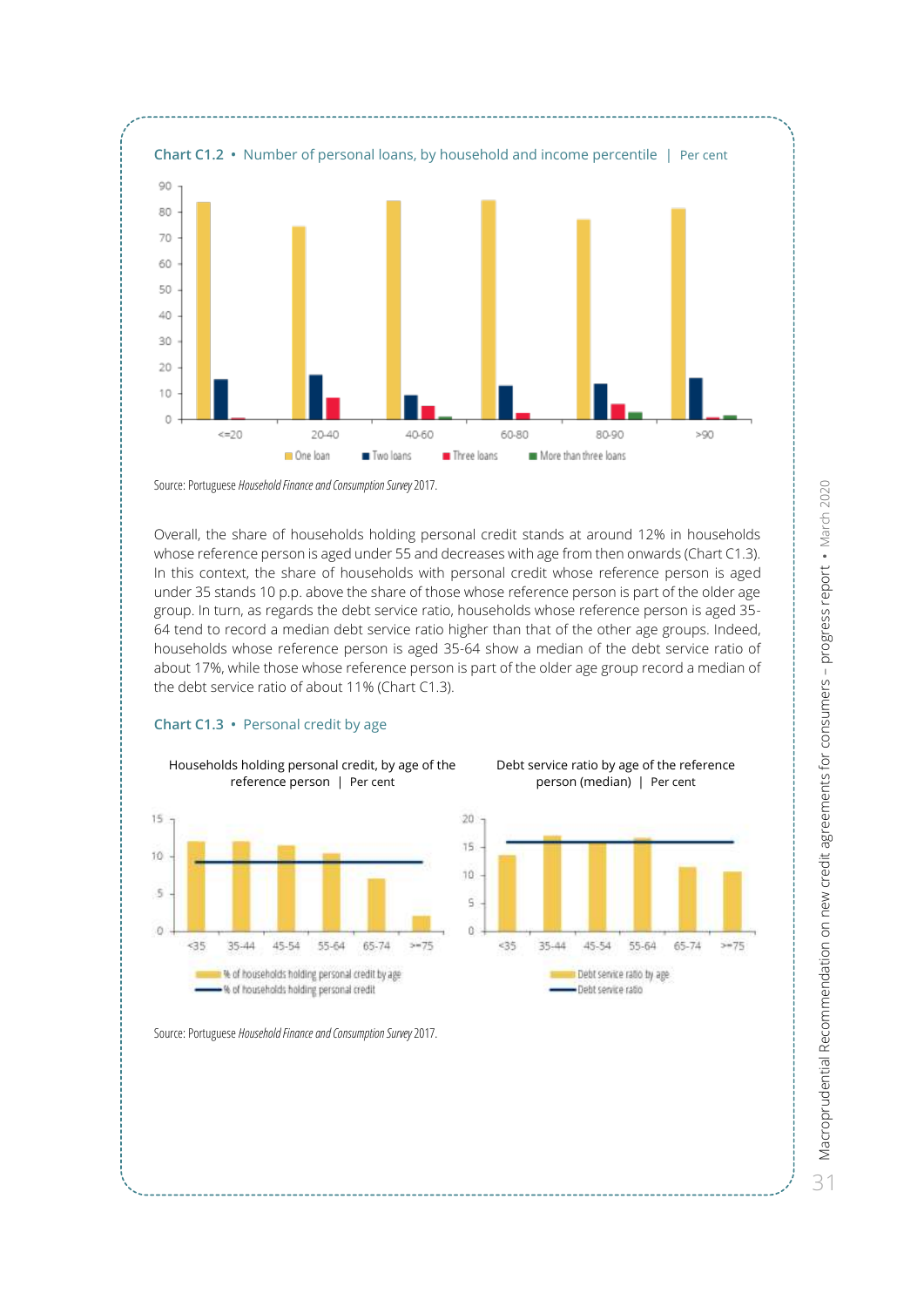The ISFF also allows for an analysis of the households' financial position by their labour status, i.e. self-employed person, employee, unemployed, retired, etc. This disaggregation shows that 12.1% of employees and 12.6% of self-employed persons have entered into personal credit. 7.6% of the unemployed hold this type of credit, in contrast to only 5% of the retired. In turn, the median of the debt service ratio is 47.5% for the unemployed, compared to 16.9% and 10.4% for employees and self-employed persons respectively. Finally, retired persons show a debt service ratio of 13.2% (Chart C1.4).

With regard to education level, households whose reference person did not complete secondary education show a debt service ratio of 17.4%. This value declines as the education level increases. **17**



**Chart C1.4 •** Debt service ratio by labour status (median) | Per cent

Source: Portuguese *Household Finance and Consumption Survey* 2017.

The analysis shows that borrowers with a lower income profile who have a median personal credit value of €5,000 are mostly the youngest, with greater job insecurity and a higher debt service ratio. This renders them more sensitive to adverse shocks to both income and interest rates. The median value of personal credit increases according to the surveyed households' income percentile. With regard to maturity, households with an income below the 20th and above the 90th percentiles entered into personal credit with a maturity above the other income brackets. The debt service ratio followed a downward trend based on households' income percentile. As regards the age group, the share of households holding personal credit declines as the age of the reference person increases.

Finally, as far as the classification of households according to their labour status is concerned, the debt service ratio of the unemployed is much higher than in other professional statuses.

**<sup>17</sup>** See Costa (2016), *Banco de Portugal Economic Studies*, Vol. II No 4, p.15 to 60, for details on households that are characterised by their number of members and education level.